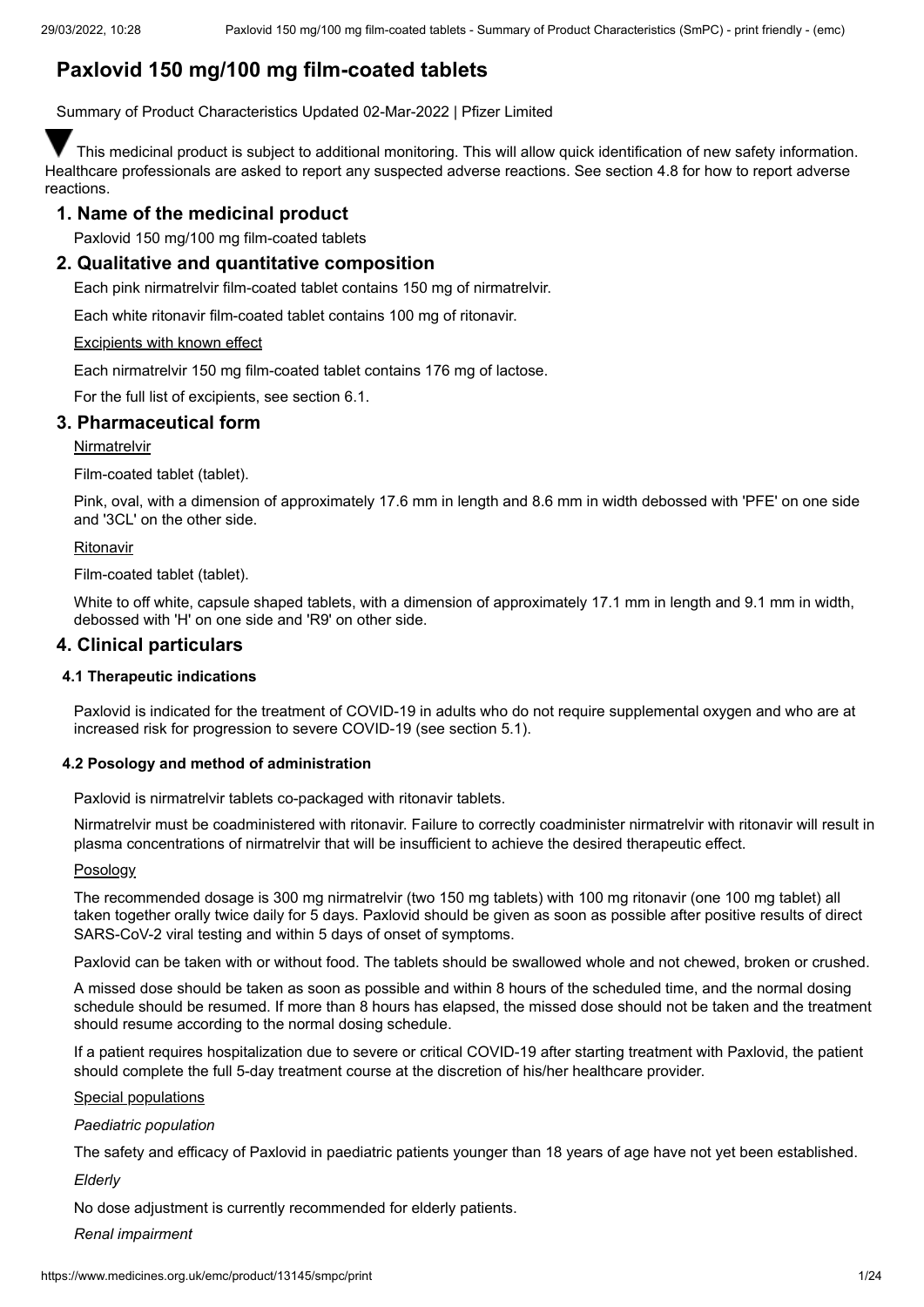No dose adjustment is needed in patients with mild renal impairment.

In patients with moderate renal impairment, the dose of Paxlovid should be reduced to nirmatrelvir/ritonavir 150 mg/100 mg (1 tablet of each) twice daily for 5 days. The remaining tablet of nirmatrelvir should be disposed of in accordance with local requirements (see section 6.6).

Paxlovid is not recommended in patients with severe renal impairment or with renal failure as the appropriate dose has not yet been determined (see section 5.2).

### *Hepatic impairment*

No dosage adjustment of Paxlovid is needed for patients with either mild (Child-Pugh Class A) or moderate (Child-Pugh Class B) hepatic impairment.

No pharmacokinetic or safety data are available regarding the use of nirmatrelvir or ritonavir in subjects with severe hepatic impairment (Child-Pugh Class C), therefore, Paxlovid is contraindicated in patients with severe hepatic impairment.

*Concomitant therapy with ritonavir- or cobicistat-containing regimen*

No dose adjustment is needed; the dose of Paxlovid is 300 mg/100 mg twice daily for 5 days.

Patients diagnosed with human immunodeficiency virus (HIV) or hepatitis C virus (HCV) infection who are receiving ritonavir- or cobicistat-containing regimen should continue their treatment as indicated.

# **4.3 Contraindications**

Paxlovid is contraindicated in patients:

- with a history of clinically significant hypersensitivity to the active substances (nirmatrelvir/ritonavir) or to any of the excipients listed in section 6.1.

- with severe hepatic impairment.
- with severe renal impairment.

Paxlovid is also contraindicated with medicinal products that are highly dependent on CYP3A for clearance and for which elevated plasma concentrations are associated with serious and/or life-threatening reactions. Paxlovid is also contraindicated with medicinal products that are potent CYP3A inducers where significantly reduced plasma nirmatrelvir/ritonavir concentrations may be associated with the potential for loss of virologic response and possible resistance.

| Table 1: Medicinal products that are contraindicated for concomitant use with nirmatrelvir/ritonavir |                                           |                                                                                                                                                                                                                                                                                                                                                |
|------------------------------------------------------------------------------------------------------|-------------------------------------------|------------------------------------------------------------------------------------------------------------------------------------------------------------------------------------------------------------------------------------------------------------------------------------------------------------------------------------------------|
| <b>Medicinal product class</b>                                                                       | <b>Medicinal products within</b><br>class | <b>Clinical comments</b>                                                                                                                                                                                                                                                                                                                       |
|                                                                                                      | their CYP3A4 metabolic pathway            | Interactions that result in increased concentrations of concomitant medicinal product as Paxlovid inhibits                                                                                                                                                                                                                                     |
| Alpha 1-adrenoreceptor antagonist alfuzosin                                                          |                                           | Increased plasma concentrations of alfuzosin may<br>lead to severe hypotension.                                                                                                                                                                                                                                                                |
| Analgesics                                                                                           | pethidine,<br>piroxicam,<br>propoxyphene  | Increased plasma concentrations of norpethidine,<br>piroxicam and propoxyphene may result in serious<br>respiratory depression or haematologic<br>abnormalities.                                                                                                                                                                               |
| Antianginal                                                                                          | ranolazine                                | Potentially increased plasma concentrations of<br>ranolazine may result in serious and/or life-<br>threatening reactions.                                                                                                                                                                                                                      |
| Anticancer                                                                                           | neratinib<br>venetoclax                   | Increased plasma concentrations of neratinib<br>which may increase the potential for serious<br>and/or life-threatening reactions including<br>hepatotoxicity.<br>Increased plasma concentrations of venetoclax<br>which may increase the risk risk of tumour lysis<br>syndrome at the dose initiation and during the<br>dose-titration phase. |
| Antiarrhythmics                                                                                      | amiodarone,                               | Potentially increased plasma concentrations of                                                                                                                                                                                                                                                                                                 |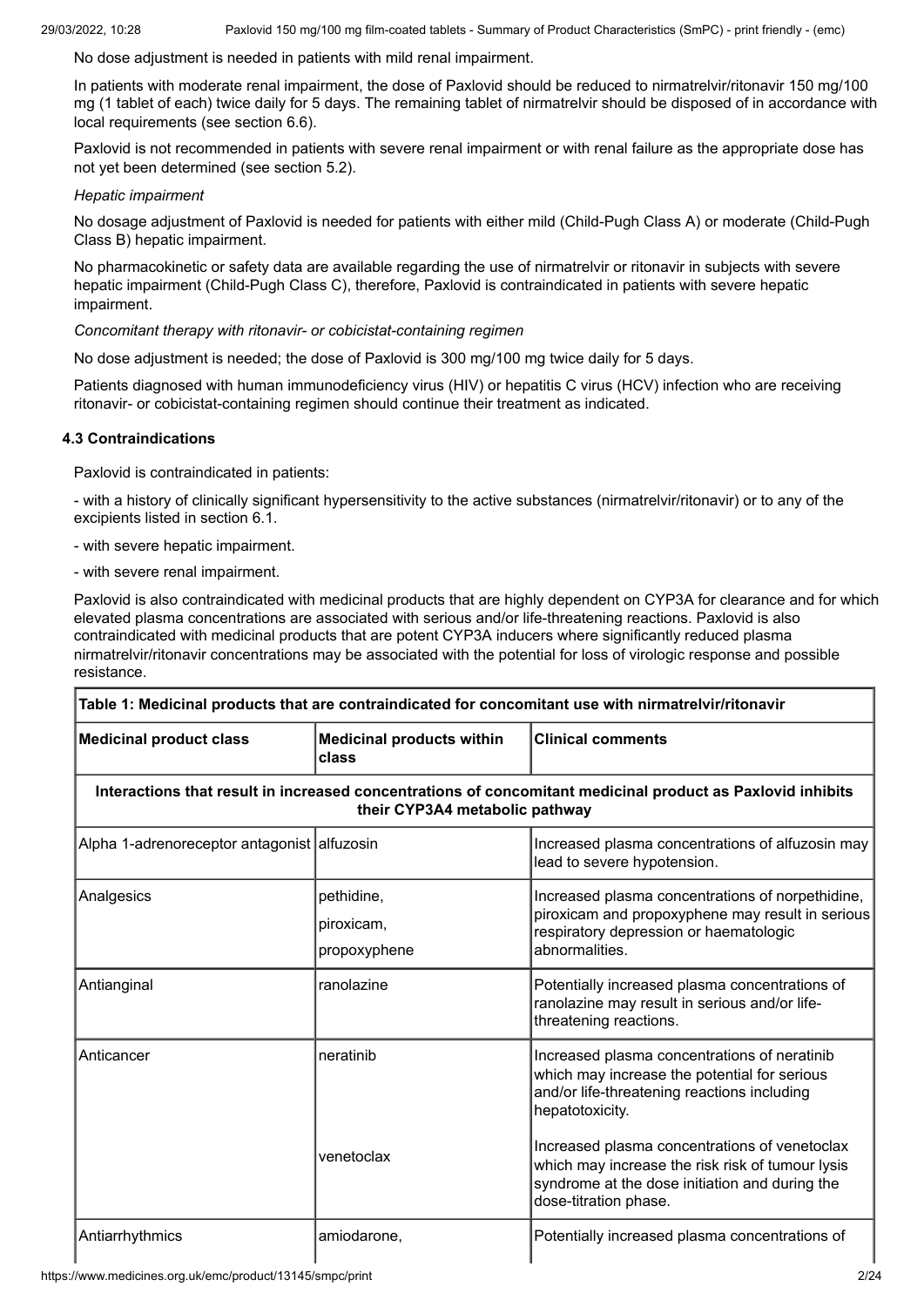|                                                              | bepridil,<br>dronedarone,<br>encainide,<br>flecainide,<br>propafenone,<br>quinidine          | amiodarone, bepridil, dronedarone, encainide,<br>flecainide, propafenone and quinidine may result<br>in arrhythmias or other serious adverse effects.                                   |
|--------------------------------------------------------------|----------------------------------------------------------------------------------------------|-----------------------------------------------------------------------------------------------------------------------------------------------------------------------------------------|
| Antibiotic                                                   | fusidic acid                                                                                 | Increased plasma concentrations of fusidic acid<br>and ritonavir.                                                                                                                       |
| Anti-gout                                                    | colchicine                                                                                   | Increased plasma concentrations of colchicine<br>may result in serious and/or life-threatening<br>reactions in patients with renal and/or hepatic<br>impairment.                        |
| Antihistamines                                               | astemizole,<br>terfenadine                                                                   | Increased plasma concentrations of astemizole<br>and terfenadine may result in serious arrhythmias<br>from these agents.                                                                |
| Antipsychotics/neuroleptics                                  | lurasidone,<br>pimozide,<br>clozapine<br>quetiapine                                          | Increased plasma concentrations of lurasidone,<br>pimozide and clozapine may result in serious<br>and/or life-threatening reactions.<br>Increased plasma concentrations of quetiapine   |
|                                                              |                                                                                              | may lead to coma.                                                                                                                                                                       |
| Ergot derivatives                                            | dihydroergotamine,<br>ergonovine,<br>ergotamine,<br>methylergonovine                         | Increased plasma concentrations of ergot<br>derivatives leading to acute ergot toxicity,<br>including vasospasm and ischaemia.                                                          |
| GI motility agent                                            | cisapride                                                                                    | Increased plasma concentrations of cisapride,<br>thereby increasing the risk of serious arrhythmias<br>from this agent.                                                                 |
| Lipid-modifying agents<br>HMG-CoA reductase inhibitors       | lovastatin,<br>simvastatin                                                                   | Increased plasma concentrations of lovastatin and<br>simvastatin resulting in increased risk of<br>myopathy, including rhabdomyolysis.                                                  |
| Microsomal triglyceride transfer<br>protein (MTTP) inhibitor | lomitapide                                                                                   | Increased plasma concentrations of lomitapide.                                                                                                                                          |
| PDE5 inhibitors                                              | avanafil,<br>vardenafil                                                                      | Increased plasma concentrations of avanafil and<br>vardenafil.                                                                                                                          |
|                                                              | sildenafil (Revatio <sup>®</sup> ) when<br>used for pulmonary arterial<br>hypertension (PAH) | Increased plasma concentrations of sildenafil can<br>potentially result in visual abnormalities,<br>hypotension, prolonged erection and syncope.                                        |
| Sedative/hypnotics                                           | clonazepam,<br>diazepam,<br>estazolam,<br>flurazepam,<br>triazolam,<br>oral midazolam        | Increased plasma concentrations of clonazepam,<br>diazepam, estazolam, flurazepam, triazolam and<br>oral midazolam can increase risk of extreme<br>sedation and respiratory depression. |

**Interactions that result in decreased concentrations of nirmatrelvir/ritonavir as the concomitant medicinal products induce Paxlovid's CYP3A4 metabolic pathway**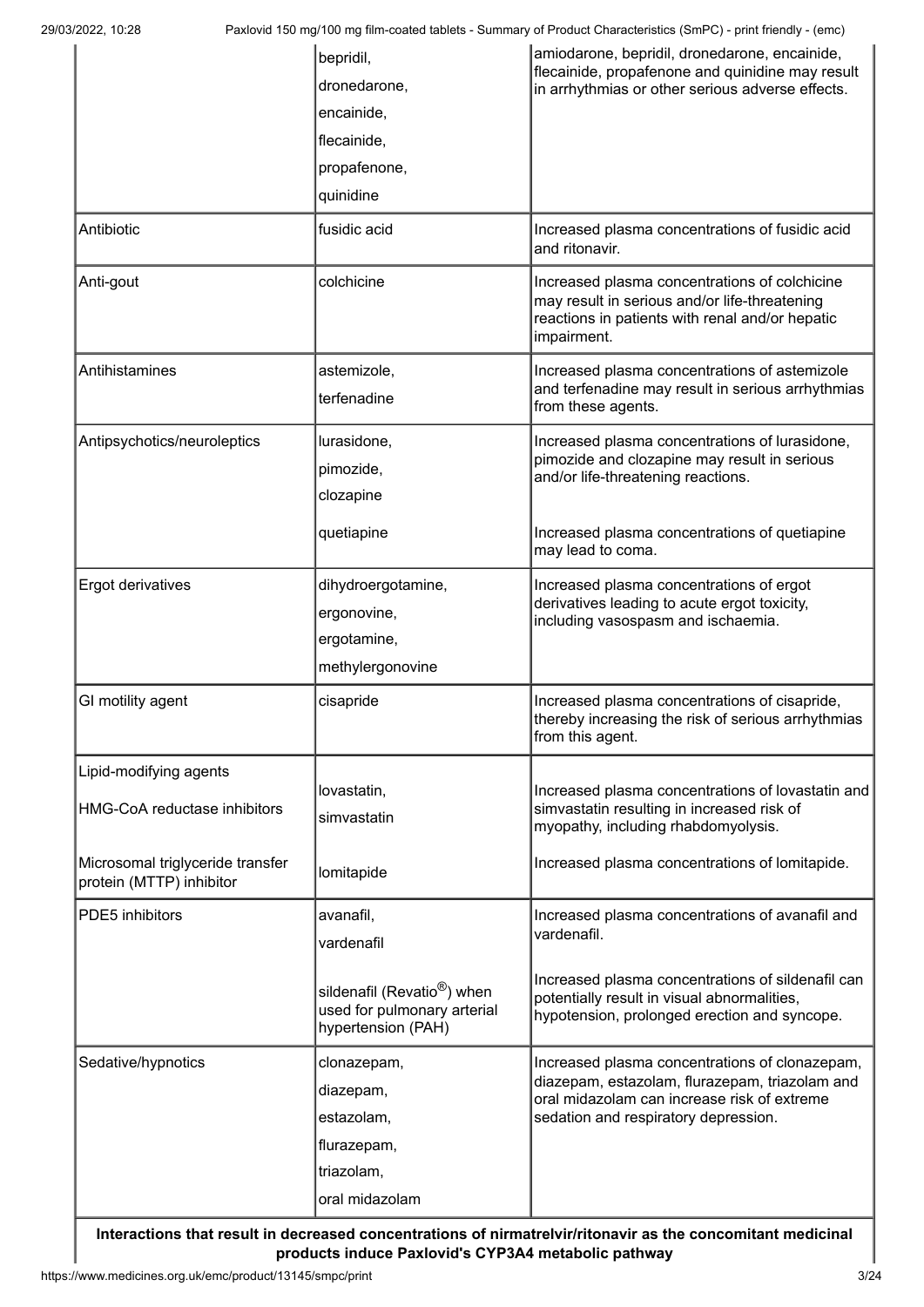| IAnticonvulsants   | carbamazepine <sup>a</sup> ,<br>phenobarbital,<br>phenytoin | Decreased plasma concentrations of<br>nirmatrelvir/ritonavir may lead to loss of virologic<br>response and possible resistance.             |
|--------------------|-------------------------------------------------------------|---------------------------------------------------------------------------------------------------------------------------------------------|
| Antimycobacterials | rifampin                                                    | Potentially decreased plasma concentrations of<br>nirmatrelvir/ritonavir may lead to loss of virologic<br>response and possible resistance. |
| Herbal products    | St. John's Wort (Hypericum<br>perforatum)                   | Potentially decreased plasma concentrations of<br>nirmatrelvir/ritonavir may lead to loss of virologic<br>response and possible resistance. |

a. See section 5.2, Interaction studies conducted with nirmatrelvir/ritonavir.

### **4.4 Special warnings and precautions for use**

#### Risk of serious adverse reactions due to interactions with other medicinal products

Initiation of Paxlovid, a CYP3A inhibitor, in patients receiving medicinal products metabolised by CYP3A or initiation of medicinal products metabolised by CYP3A in patients already receiving Paxlovid, may increase plasma concentrations of medicinal products metabolised by CYP3A.

Initiation of medicinal products that inhibit or induce CYP3A may increase or decrease concentrations of Paxlovid, respectively.

These interactions may lead to:

• Clinically significant adverse reactions, potentially leading to severe, life-threatening or fatal events from greater exposures of concomitant medicinal products.

• Clinically significant adverse reactions from greater exposures of Paxlovid.

• Loss of therapeutic effect of Paxlovid and possible development of viral resistance.

See Table 1 for medicinal products that are contraindicated for concomitant use with nirmatrelvir/ritonavir (see section 4.3) and Table 2 for potentially significant interactions with other medicinal products (see section 4.5). Potential for interactions should be considered with other medicinal products prior to and during Paxlovid therapy; concomitant medicinal products should be reviewed during Paxlovid therapy and the patient should be monitored for the adverse reactions associated with the concomitant medicinal products. The risk of interactions with concomitant medications during the 5-day treatment period for Paxlovid should be weighed against the risk of not receiving Paxlovid.

### **Hepatotoxicity**

Hepatic transaminase elevations, clinical hepatitis and jaundice have occurred in patients receiving ritonavir. Therefore, caution should be exercised when administering Paxlovid to patients with pre-existing liver diseases, liver enzyme abnormalities or hepatitis.

## HIV resistance

As nirmatrelvir is coadministered with ritonavir, there may be a risk of HIV-1 developing resistance to HIV protease inhibitors in individuals with uncontrolled or undiagnosed HIV-1 infection.

### **Excipients**

Nirmatrelvir tablets contain lactose. Patients with rare hereditary problems of galactose intolerance, total lactase deficiency or glucose-galactose malabsorption should not take this medicine.

Nirmatrelvir and ritonavir tablets each contain less than 1 mmol sodium (23 mg) per dose, that is to say essentially 'sodium-free'.

### **4.5 Interaction with other medicinal products and other forms of interaction**

Paxlovid (nirmatrelvir/ritonavir) is an inhibitor of CYP3A and may increase plasma concentrations of medicinal products that are primarily metabolised by CYP3A. Medicinal products that are extensively metabolised by CYP3A and have high first pass metabolism appear to be the most susceptible to large increases in exposure when coadministered with nirmatrelvir/ritonavir. Thus, coadministration of nirmatrelvir/ritonavir with medicinal products highly dependent on CYP3A for clearance and for which elevated plasma concentrations are associated with serious and/or life-threatening events is contraindicated (see Table 1, section 4.3).

*In vitro* study results showed nirmatrelvir may be inducer of CYP3A4, CYP2B6, CYP2C8, and CYP2C9. The clinical relevance is unknown. Based on *in vitro* data, nirmatrelvir has a low potential to inhibit BCRP, MATE2K, OAT1, OAT3, OATP1B3 and OCT2. There is a potential for nirmatrelvir to inhibit MDR1, MATE1, OCT1 and OATP1B1 at clinically relevant concentrations.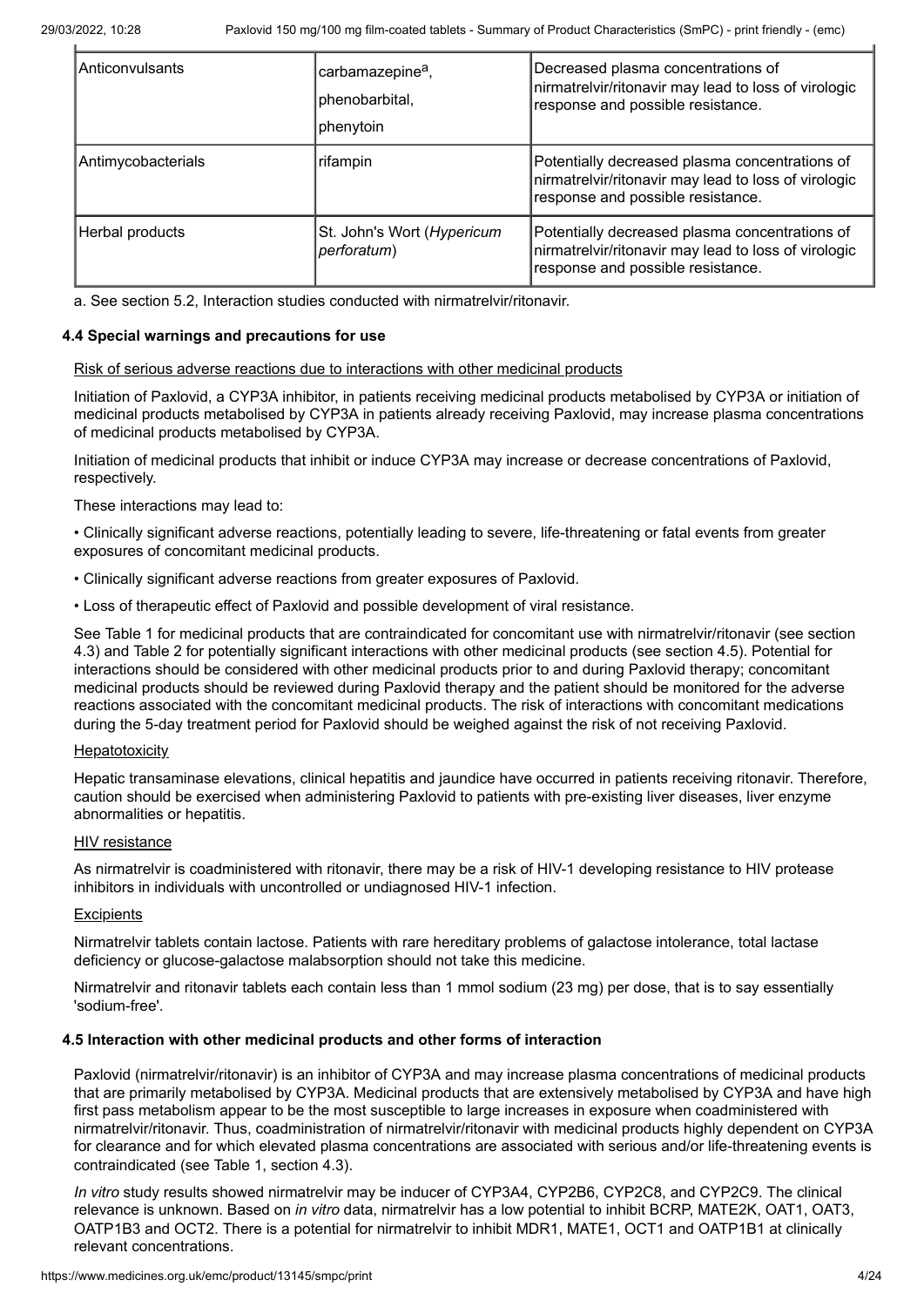Ritonavir has a high affinity for several cytochrome P450 (CYP) isoforms and may inhibit oxidation with the following ranked order: CYP3A4 > CYP2D6. Ritonavir also has a high affinity for P-glycoprotein (P-gp) and may inhibit this transporter. Ritonavir may induce glucuronidation and oxidation by CYP1A2, CYP2C8, CYP2C9 and CYP2C19 thereby increasing the biotransformation of some medicinal products metabolised by these pathways and may result in decreased systemic exposure to such medicinal products, which could decrease or shorten their therapeutic effect.

Coadministration of other CYP3A4 substrates that may lead to potentially significant interaction should be considered only if the benefits outweigh the risks (see Table 2).

Nirmatrelvir/ritonavir is a CYP3A substrate; therefore, medicinal products that induce CYP3A may decrease plasma concentrations of nirmatrelvir and ritonavir and reduce Paxlovid therapeutic effect.

Medicinal products listed in Table 1 (section 4.3) and Table 2 are a guide and not considered a comprehensive list of all possible medicinal products that may interact with nirmatrelvir/ritonavir. The healthcare provider should consult appropriate references for comprehensive information.

| Table 2: Interaction with other medicinal products and other forms of interaction |                                                             |                                                                                                                                                                                                                                                                                                                                    |  |
|-----------------------------------------------------------------------------------|-------------------------------------------------------------|------------------------------------------------------------------------------------------------------------------------------------------------------------------------------------------------------------------------------------------------------------------------------------------------------------------------------------|--|
| <b>Medicinal product within class</b>                                             |                                                             |                                                                                                                                                                                                                                                                                                                                    |  |
| <b>Medicinal product class</b>                                                    | (AUC change, C <sub>max</sub> Change)                       | <b>Clinical comments</b>                                                                                                                                                                                                                                                                                                           |  |
| α1-adrenoreceptor<br>antagonist                                                   | ↑alfuzosin                                                  | Increased plasma concentrations of alfuzosin may<br>lead to severe hypotension and is therefore<br>contraindicated (see section 4.3).                                                                                                                                                                                              |  |
| Amphetamine derivatives                                                           | ↑methylphenidate, ↑dexamfetamine                            | Ritonavir dosed as an antiretroviral agent is likely<br>to inhibit CYP2D6 and as a result is expected to<br>increase concentrations of amphetamine and its<br>derivatives. Careful monitoring of adverse effects<br>is recommended when these medicines are<br>coadministered with Paxlovid.                                       |  |
| Analgesics                                                                        | ↑buprenorphine (57%, 77%),<br>↑norbuprenorphine (33%, 108%) | The increases of plasma levels of buprenorphine<br>and its active metabolite did not lead to clinically<br>significant pharmacodynamic changes in a<br>population of opioid tolerant patients. Adjustment<br>to the dose of buprenorphine may therefore not be<br>necessary when the two are dosed together.                       |  |
|                                                                                   | ↑pethidine, ↑piroxicam, ↑propoxyphene                       | Increased plasma concentrations of norpethidine,<br>piroxicam and propoxyphene may result in serious<br>respiratory depression or haematologic<br>abnormalities (see section 4.3).                                                                                                                                                 |  |
|                                                                                   | ↑fentanyl                                                   | Ritonavir dosed as a pharmacokinetic enhancer<br>inhibits CYP3A4 and as a result is expected to<br>increase the plasma concentrations of fentanyl.<br>Careful monitoring of therapeutic and adverse<br>effects (including respiratory depression) is<br>recommended when fentanyl is concomitantly<br>administered with ritonavir. |  |
|                                                                                   | ↓methadone (36%, 38%)                                       | Increased methadone dose may be necessary<br>when coadministered with ritonavir dosed as a<br>pharmacokinetic enhancer due to induction of<br>glucuronidation. Dose adjustment should be<br>considered based on the patient's clinical<br>response to methadone therapy.                                                           |  |
|                                                                                   | <i>I</i> morphine                                           | Morphine levels may be decreased due to<br>induction of glucuronidation by coadministered<br>ritonavir dosed as a pharmacokinetic enhancer.                                                                                                                                                                                        |  |
| Antianginal                                                                       | ↑ranolazine                                                 | Due to CYP3A inhibition by ritonavir,<br>concentrations of ranolazine are expected to<br>increase. The concomitant administration with<br>ranolazine is contraindicated (see section 4.3).                                                                                                                                         |  |
|                                                                                   |                                                             |                                                                                                                                                                                                                                                                                                                                    |  |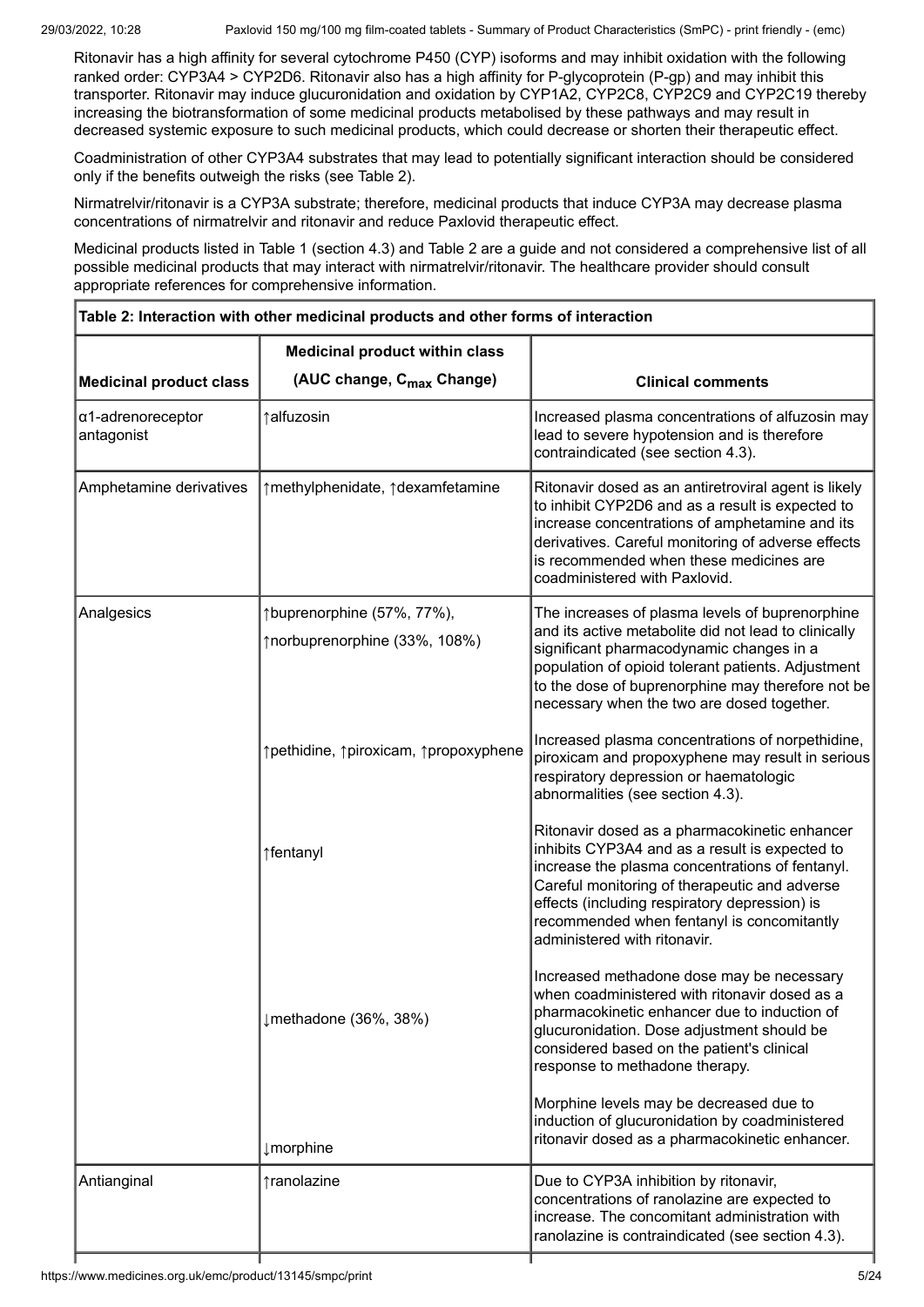| Antiarrhythmics   | ↑ amiodarone, ↑ dronedarone,<br>↑flecainide, ↑propafenone, ↑quinidine    | Ritonavir coadministration is likely to result in<br>increased plasma concentrations of amiodarone,<br>dronedarone, flecainide, propafenone and<br>quinidine and is therefore contraindicated (see<br>section 4.3).                                                                                                                                                                                                                                                                                                                                                                                                                                                                                  |
|-------------------|--------------------------------------------------------------------------|------------------------------------------------------------------------------------------------------------------------------------------------------------------------------------------------------------------------------------------------------------------------------------------------------------------------------------------------------------------------------------------------------------------------------------------------------------------------------------------------------------------------------------------------------------------------------------------------------------------------------------------------------------------------------------------------------|
|                   | ↑digoxin                                                                 | This interaction may be due to modification of P-<br>gp mediated digoxin efflux by ritonavir dosed as a<br>pharmacokinetic enhancer.                                                                                                                                                                                                                                                                                                                                                                                                                                                                                                                                                                 |
| Antiasthmatic     | theophylline (43%, 32%)                                                  | An increased dose of theophylline may be<br>required when coadministered with ritonavir, due<br>to induction of CYP1A2.                                                                                                                                                                                                                                                                                                                                                                                                                                                                                                                                                                              |
| Anticancer agents | ↑afatinib                                                                | Serum concentrations may be increased due to<br>Breast Cancer Resistance Protein (BCRP) and<br>acute P-gp inhibition by ritonavir. The extent of<br>increase in AUC and Cmax depends on the timing<br>of ritonavir administration. Caution should be<br>exercised in administering afatinib with Paxlovid<br>(refer to the afatinib SmPC). Monitor for ADRs<br>related to afatinib.                                                                                                                                                                                                                                                                                                                  |
|                   | ↑abemaciclib                                                             | Serum concentrations may be increased due to<br>CYP3A4 inhibition by ritonavir.                                                                                                                                                                                                                                                                                                                                                                                                                                                                                                                                                                                                                      |
|                   |                                                                          | Coadministration of abemaciclib and Paxlovid<br>should be avoided. If this coadministration is<br>judged unavoidable, refer to the abemaciclib<br>SmPC for dosage adjustment recommendations.<br>Monitor for ADRs related to abemaciclib.                                                                                                                                                                                                                                                                                                                                                                                                                                                            |
|                   | ↑apalutamide                                                             | Apalutamide is a moderate to strong CYP3A4<br>inducer and this may lead to a decreased<br>exposure of nirmatrelvir/ritonavir and potential<br>loss of virologic response. In addition, serum<br>concentrations of apalutamide may be increased<br>when coadministered with ritonavir resulting in the<br>potential for serious adverse events including<br>seizure. Concomitant use of Paxlovid with<br>apalutamide is not recommended.                                                                                                                                                                                                                                                              |
|                   | ↑ ceritinib                                                              | Serum concentrations of ceritinib may be<br>increased due to CYP3A and P-gp inhibition by<br>ritonavir. Caution should be exercised in<br>administering ceritinib with Paxlovid. Refer to the<br>ceritinib SmPC for dosage adjustment<br>recommendations. Monitor for ADRs related to<br>ceritinib.                                                                                                                                                                                                                                                                                                                                                                                                  |
|                   | ↑ dasatinib, ↑ nilotinib, ↑ vincristine,<br>↑vinblastine<br>↑encorafenib | Serum concentrations may be increased when<br>coadministered with ritonavir resulting in the<br>potential for increased incidence of adverse<br>events.<br>Serum concentrations of encorafenib may be<br>increased when coadministered with ritonavir<br>which may increase the risk of toxicity, including<br>the risk of serious adverse events such as QT<br>interval prolongation. Coadministration of<br>encorafenib and ritonavir should be avoided. If the<br>benefit is considered to outweigh the risk and<br>ritonavir must be used, patients should be<br>carefully monitored for safety.<br>Coadministration of fostamatinib with ritonavir<br>may increase fostamatinib metabolite R406 |
|                   |                                                                          |                                                                                                                                                                                                                                                                                                                                                                                                                                                                                                                                                                                                                                                                                                      |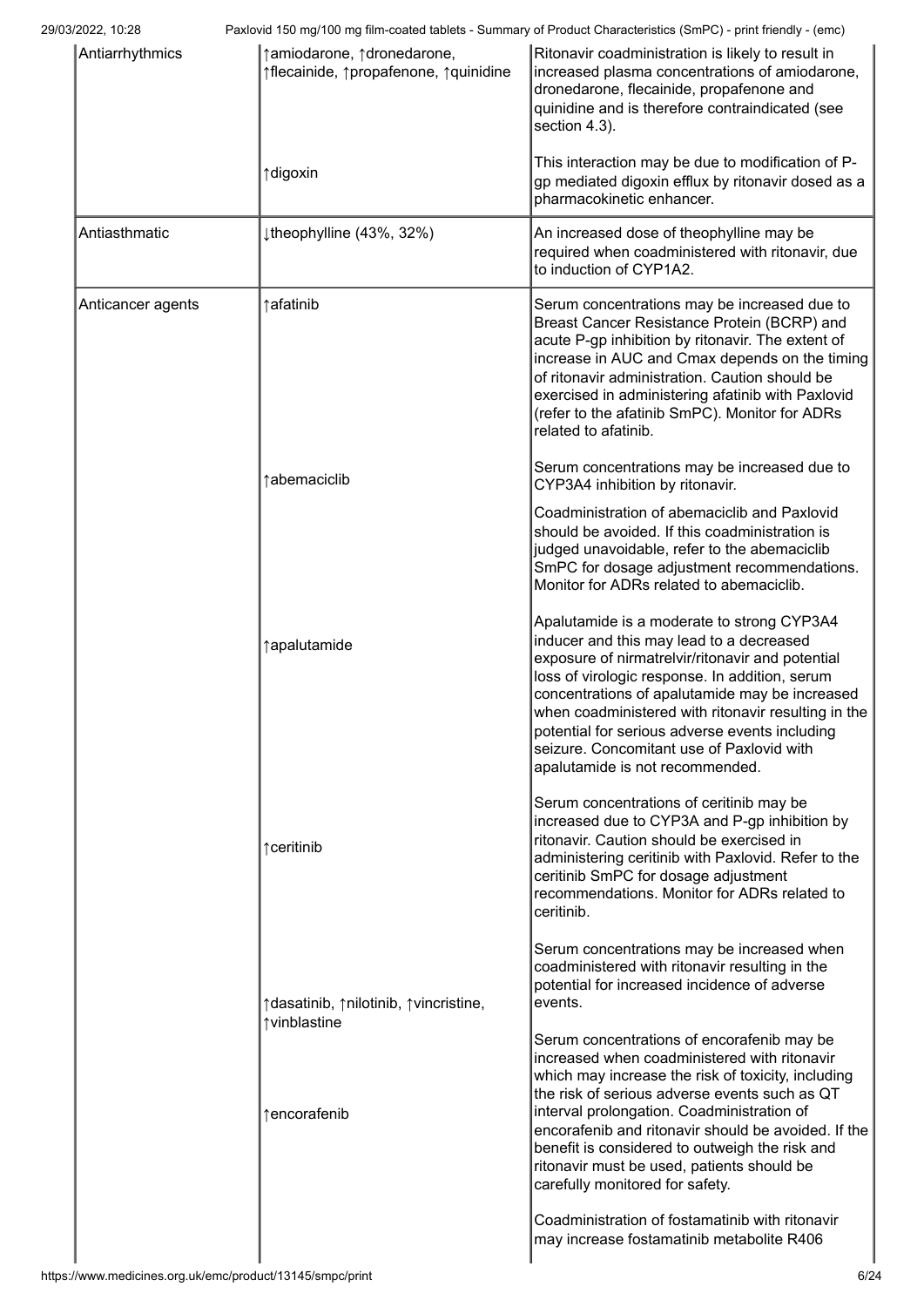|                 | ↑fostamatinib                                                 | exposure resulting in dose-related adverse events<br>such as hepatotoxicity, neutropenia, hypertension<br>or diarrhoea. Refer to the fostamatinib SmPC for<br>dose reduction recommendations if such events<br>occur.                                                                                                                                                                                                                                                                                            |
|-----------------|---------------------------------------------------------------|------------------------------------------------------------------------------------------------------------------------------------------------------------------------------------------------------------------------------------------------------------------------------------------------------------------------------------------------------------------------------------------------------------------------------------------------------------------------------------------------------------------|
|                 | ↑ibrutinib                                                    | Serum concentrations of ibrutinib may be<br>increased due to CYP3A inhibition by ritonavir,<br>resulting in increased risk for toxicity including risk<br>of tumour lysis syndrome. Coadministration of<br>ibrutinib and ritonavir should be avoided. If the<br>benefit is considered to outweigh the risk and<br>ritonavir must be used, reduce the ibrutinib dose<br>to 140 mg and monitor patient closely for toxicity.                                                                                       |
|                 |                                                               | Serum concentrations may be increased due to<br>CYP3A4 inhibition by ritonavir.                                                                                                                                                                                                                                                                                                                                                                                                                                  |
|                 | ↑neratinib                                                    | Concomitant use of neratinib with Paxlovid is<br>contraindicated due to serious and/or life-<br>threatening potential reactions including<br>hepatotoxicity (see section 4.3).                                                                                                                                                                                                                                                                                                                                   |
|                 | ↑venetoclax                                                   | Serum concentrations may be increased due to<br>CYP3A inhibition by ritonavir, resulting in<br>increased risk of tumour lysis syndrome at the<br>dose initiation and during the ramp-up phase (see<br>section 4.3 and refer to the venetoclax SmPC).<br>For patients who have completed the ramp-up<br>phase and are on a steady daily dose of<br>venetoclax, reduce the venetoclax dose by at<br>least 75% when used with strong CYP3A<br>inhibitors (refer to the venetoclax SmPC for<br>dosing instructions). |
| Anticoagulants  | ↑ apixaban, ↑ dabigatran                                      | Potentially increased apixaban and dabigatran<br>concentrations which may lead to an increased<br>bleeding risk. Refer to apixaban and dabigatran<br>SmPC for further information.                                                                                                                                                                                                                                                                                                                               |
|                 | ↑rivaroxaban (153%, 53%)                                      | Inhibition of CYP3A and P-gp lead to increased<br>plasma levels and pharmacodynamic effects of<br>rivaroxaban which may lead to an increased<br>bleeding risk. Therefore, the use of ritonavir is not<br>recommended in patients receiving rivaroxaban.                                                                                                                                                                                                                                                          |
|                 | ↑vorapaxar                                                    | Serum concentrations may be increased due to<br>CYP3A inhibition by ritonavir. The<br>coadministration of vorapaxar with Paxlovid is not<br>recommended (refer to the vorapaxar SmPC).                                                                                                                                                                                                                                                                                                                           |
|                 | warfarin,<br>↑ ↓ S-warfarin (9%, 9%),<br>↓ ↔ R-warfarin (33%) | Induction of CYP1A2 and CYP2C9 lead to<br>decreased levels of R-warfarin while little<br>pharmacokinetic effect is noted on S-warfarin<br>when coadministered with ritonavir. Decreased R-<br>warfarin levels may lead to reduced<br>anticoagulation, therefore it is recommended that<br>anticoagulation parameters are monitored when<br>warfarin is coadministered with ritonavir.                                                                                                                            |
| Anticonvulsants | carbamazepine <sup>a</sup>                                    | Carbamazepine is strong CYP3A4 inducer, and<br>this may lead to a decreased exposure of<br>nirmatrelvir and ritonavir and potential loss of<br>virologic response. Concomitant use of<br>carbamazepine with Paxlovid is contraindicated<br>(see section 4.3).                                                                                                                                                                                                                                                    |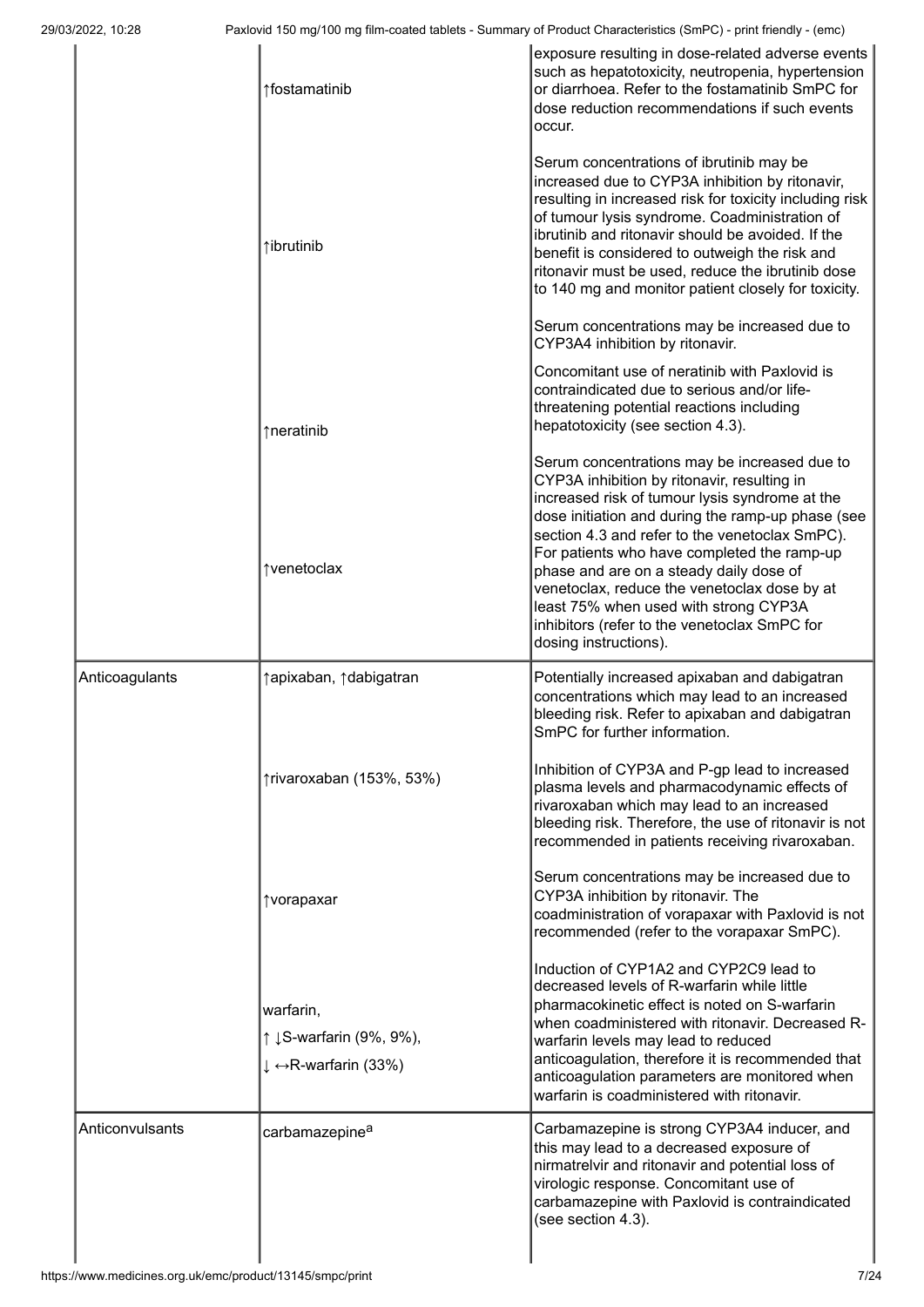|                 | ↓ divalproex, ↓ lamotrigine, ↓ phenytoin                                                    | Ritonavir dosed as a pharmacokinetic enhancer<br>induces oxidation by CYP2C9 and glucuronidation<br>and as a result is expected to decrease the<br>plasma concentrations of anticonvulsants. Careful<br>monitoring of serum levels or therapeutic effects is<br>recommended when these medicines are<br>coadministered with ritonavir. Phenytoin may<br>decrease serum levels of ritonavir. |
|-----------------|---------------------------------------------------------------------------------------------|---------------------------------------------------------------------------------------------------------------------------------------------------------------------------------------------------------------------------------------------------------------------------------------------------------------------------------------------------------------------------------------------|
| Antidepressants | ↑ amitriptyline, ↑ fluoxetine, ↑ imipramine,<br>↑nortriptyline, ↑paroxetine, ↑sertraline    | Ritonavir dosed as an antiretroviral agent is likely<br>to inhibit CYP2D6 and as a result is expected to<br>increase concentrations of imipramine,<br>amitriptyline, nortriptyline, fluoxetine, paroxetine or<br>sertraline.                                                                                                                                                                |
|                 |                                                                                             | Careful monitoring of therapeutic and adverse<br>effects is recommended when these medicines<br>are concomitantly administered with antiretroviral<br>doses of ritonavir.                                                                                                                                                                                                                   |
|                 | ↑desipramine (145%, 22%)                                                                    | The AUC and $C_{\text{max}}$ of the 2-hydroxy metabolite<br>were decreased 15% and 67%, respectively.<br>Dosage reduction of desipramine is<br>recommended when coadministered with ritonavir.                                                                                                                                                                                              |
| Anti-gout       | ↑ colchicine                                                                                | Concentrations of colchicine are expected to<br>increase when coadministered with ritonavir. Life-<br>threatening and fatal drug interactions have been<br>reported in patients treated with colchicine and<br>ritonavir (CYP3A4 and P-gp inhibition).                                                                                                                                      |
|                 |                                                                                             | Concomitant use of colchicine with Paxlovid is<br>contraindicated (see section 4.3).                                                                                                                                                                                                                                                                                                        |
| Antihistamines  | ↑fexofenadine                                                                               | Ritonavir may modify P-gp mediated fexofenadine<br>efflux when dosed as a pharmacokinetic enhancer<br>resulting in increased concentrations of<br>fexofenadine.                                                                                                                                                                                                                             |
|                 | ↑loratadine                                                                                 | Ritonavir dosed as a pharmacokinetic enhancer<br>inhibits CYP3A and as a result is expected to<br>increase the plasma concentrations of loratadine.<br>Careful monitoring of therapeutic and adverse<br>effects is recommended when loratadine is<br>coadministered with ritonavir.                                                                                                         |
| Anti-infectives | ↑fusidic acid                                                                               | Ritonavir coadministration is likely to result in<br>increased plasma concentrations of both fusidic<br>acid and ritonavir and is therefore contraindicated<br>(see section 4.3).                                                                                                                                                                                                           |
|                 | ↑rifabutin (4-fold, 2.5-fold)<br>↑25-O-desacetyl rifabutin metabolite<br>(38-fold, 16-fold) | Due to the large increase in rifabutin AUC,<br>reduction of the rifabutin dose to 150 mg 3 times<br>per week may be indicated when coadministered<br>with ritonavir as a pharmacokinetic enhancer.                                                                                                                                                                                          |
|                 | rifampicin                                                                                  | Rifampicin is strong CYP3A4 inducer, and this<br>may lead to a decreased exposure of<br>nirmatrelvir/ritonavir and potential loss of virologic<br>response. Concomitant use of rifampicin with<br>Paxlovid is contraindicated (see section 4.3).                                                                                                                                            |
|                 | ↓voriconazole (39%, 24%)                                                                    | Coadministration of voriconazole and ritonavir<br>dosed as a pharmacokinetic enhancer should be<br>avoided, unless an assessment of the benefit/risk<br>to the patient justifies the use of voriconazole.                                                                                                                                                                                   |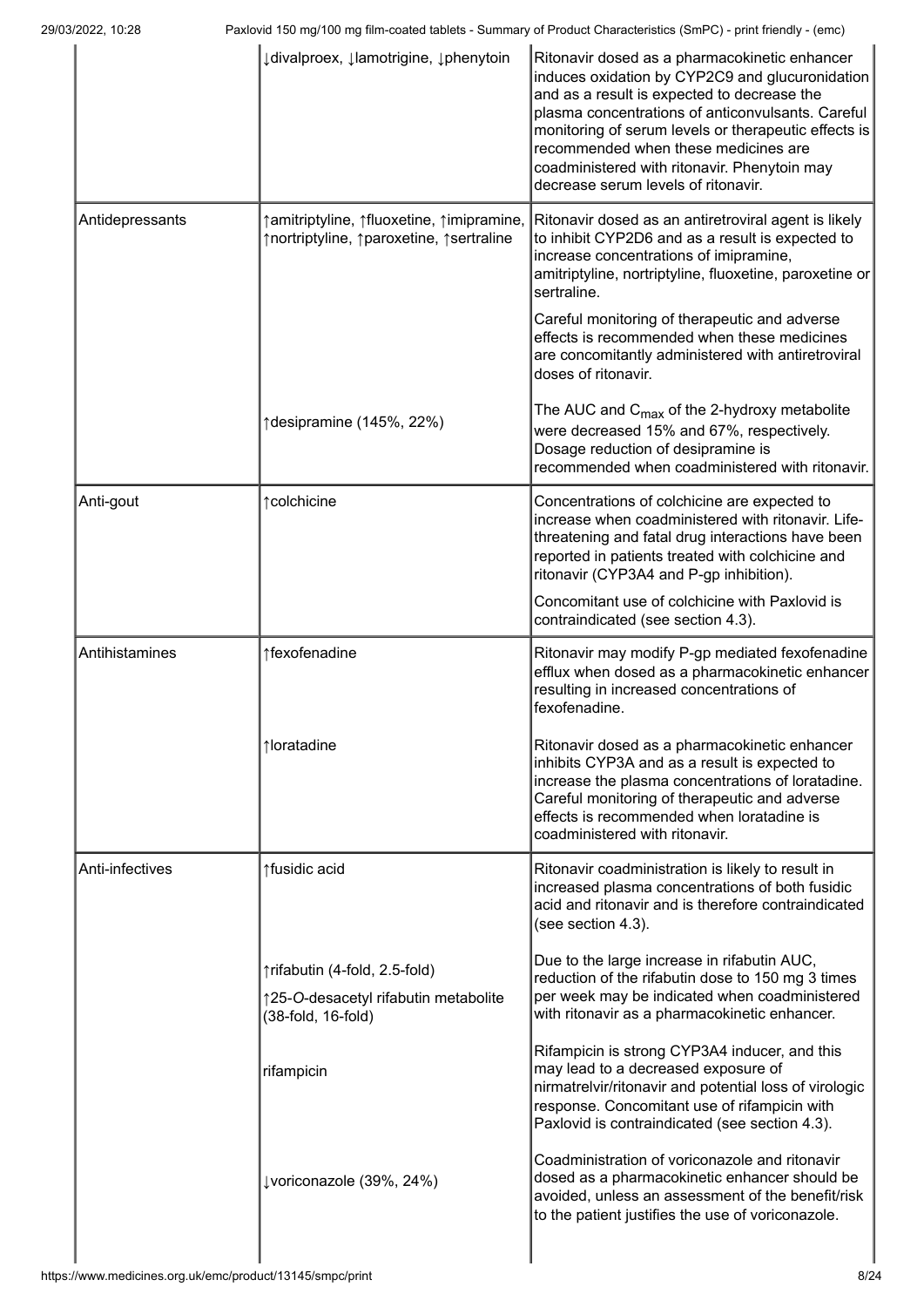|                                 | ↑ketoconazole (3.4-fold, 55%)                                                     | Ritonavir inhibits CYP3A-mediated metabolism of<br>ketoconazole. Due to an increased incidence of<br>gastrointestinal and hepatic adverse reactions, a<br>dose reduction of ketoconazole should be<br>considered when coadministered with ritonavir.                                                                                                                                                                                                                                                                                                                                                                                                                                                             |
|---------------------------------|-----------------------------------------------------------------------------------|------------------------------------------------------------------------------------------------------------------------------------------------------------------------------------------------------------------------------------------------------------------------------------------------------------------------------------------------------------------------------------------------------------------------------------------------------------------------------------------------------------------------------------------------------------------------------------------------------------------------------------------------------------------------------------------------------------------|
|                                 | ↑itraconazole <sup>a</sup> , ↑erythromycin                                        | Ritonavir dosed as a pharmacokinetic enhancer<br>inhibits CYP3A4 and as a result is expected to<br>increase the plasma concentrations of<br>itraconazole and erythromycin. Careful monitoring<br>of therapeutic and adverse effects is<br>recommended when erythromycin or itraconazole<br>is coadministered with ritonavir.                                                                                                                                                                                                                                                                                                                                                                                     |
|                                 | <b>Jatovaquone</b>                                                                | Ritonavir dosed as a pharmacokinetic enhancer<br>induces glucuronidation and as a result is<br>expected to decrease the plasma concentrations<br>of atovaquone. Careful monitoring of serum levels<br>or therapeutic effects is recommended when<br>atovaquone is coadministered with ritonavir.                                                                                                                                                                                                                                                                                                                                                                                                                 |
|                                 | ↑bedaquiline                                                                      | No interaction study is available with ritonavir only.<br>Due to the risk of bedaquiline related adverse<br>events, coadministration should be avoided. If the<br>benefit outweighs the risk, coadministration of<br>bedaquiline with ritonavir must be done with<br>caution. More frequent electrocardiogram<br>monitoring and monitoring of transaminases is<br>recommended (see bedaquiline SmPC)                                                                                                                                                                                                                                                                                                             |
|                                 | delamanid                                                                         | No interaction study is available with ritonavir only.<br>In a healthy volunteer drug interaction study of<br>delamanid 100 mg twice daily and<br>lopinavir/ritonavir 400/100 mg twice daily for 14<br>days, the exposure of the delamanid metabolite<br>DM-6705 was 30% increased. Due to the risk of<br>QTc prolongation associated with DM-6705, if<br>coadministration of delamanid with ritonavir is<br>considered necessary, very frequent ECG<br>monitoring throughout the full delamanid<br>treatment period is recommended (see section 4.4<br>and refer to the delamanid SmPC).                                                                                                                        |
|                                 | ↑clarithromycin (77%, 31%)<br>↓14-OH clarithromycin metabolite<br>$(100\%, 99\%)$ | Due to the large therapeutic window of<br>clarithromycin no dose reduction should be<br>necessary in patients with normal renal function.<br>Clarithromycin doses greater than 1 g per day<br>should not be coadministered with ritonavir dosed<br>as a pharmacokinetic enhancer. For patients with<br>renal impairment, a clarithromycin dose reduction<br>should be considered: for patients with creatinine<br>clearance of 30 to 60 ml/min the dose should be<br>reduced by 50%, for patients with creatinine<br>clearance less than 30 ml/min the dose should be<br>reduced by 75%.<br>Dose alteration of sulfamethoxazole/trimethoprim<br>during concomitant ritonavir therapy should not be<br>necessary. |
|                                 | sulfamethoxazole/trimethoprim                                                     |                                                                                                                                                                                                                                                                                                                                                                                                                                                                                                                                                                                                                                                                                                                  |
| Anti-HIV protease<br>inhibitors | ↑amprenavir (64%, 5-fold)                                                         | Ritonavir increases the serum levels of<br>amprenavir as a result of CYP3A4 inhibition. For                                                                                                                                                                                                                                                                                                                                                                                                                                                                                                                                                                                                                      |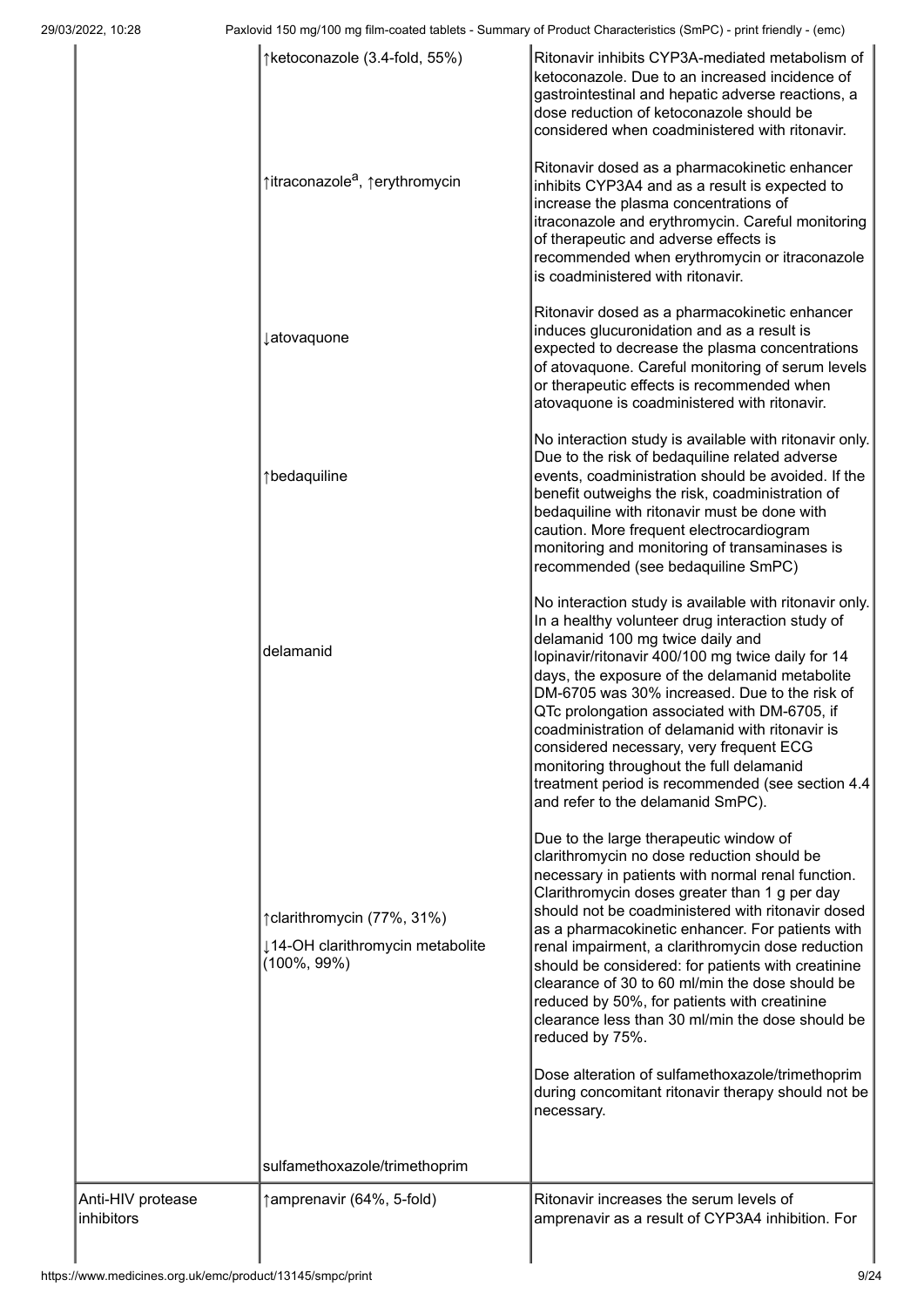|                                 | ↑atazanavir (86%, 11-fold)                                    | further information, physicians should refer to the<br>SmPC for amprenavir.                                                                                                                                                                                                                                                   |
|---------------------------------|---------------------------------------------------------------|-------------------------------------------------------------------------------------------------------------------------------------------------------------------------------------------------------------------------------------------------------------------------------------------------------------------------------|
|                                 | ↑darunavir (14-fold)                                          | Ritonavir increases the serum levels of atazanavir<br>as a result of CYP3A4 inhibition. For further<br>information, physicians should refer to the SmPC<br>for atazanavir.                                                                                                                                                    |
|                                 |                                                               | Ritonavir increases the serum levels of darunavir<br>as a result of CYP3A inhibition. Darunavir must be<br>given with ritonavir to ensure its therapeutic effect.<br>For further information, refer to the SmPC for<br>darunavir.                                                                                             |
|                                 | ↑fosamprenavir (2.4-fold, 11-fold)<br>measured as amprenavir) | Ritonavir increases the serum levels of<br>amprenavir (from fosamprenavir) as a result of<br>CYP3A4 inhibition. Fosamprenavir must be given<br>with ritonavir to ensure its therapeutic effect. For<br>further information, physicians should refer to the<br>SmPC for fosamprenavir.                                         |
| Anti-HIV                        | ↑efavirenz (21%)                                              | A higher frequency of adverse reactions (e.g.,<br>dizziness, nausea, paraesthesia) and laboratory<br>abnormalities (elevated liver enzymes) have been<br>observed when efavirenz is coadministered with<br>ritonavir.                                                                                                         |
|                                 | ↑maraviroc (161%, 28%)                                        | Ritonavir increases the serum levels of maraviroc<br>as a result of CYP3A inhibition. Maraviroc may be<br>given with ritonavir to increase the maraviroc<br>exposure. For further information, refer to the<br>SmPC for maraviroc.                                                                                            |
|                                 | $\downarrow$ raltegravir (16%, 1%)                            | Coadministration of ritonavir and raltegravir<br>results in a minor reduction in raltegravir levels                                                                                                                                                                                                                           |
|                                 | ↓zidovudine (25%, ND)                                         | Ritonavir may induce the glucuronidation of<br>zidovudine, resulting in slightly decreased levels<br>of zidovudine. Dose alterations should not be<br>necessary.                                                                                                                                                              |
| Antipsychotics                  | ↑clozapine, ↑pimozide                                         | Ritonavir coadministration is likely to result in<br>increased plasma concentrations of clozapine or<br>pimozide and is therefore contraindicated (see<br>section 4.3).                                                                                                                                                       |
|                                 | ↑haloperidol, ↑risperidone,<br>↑thioridazine                  | Ritonavir is likely to inhibit CYP2D6 and as a<br>result is expected to increase concentrations of<br>haloperidol, risperidone and thioridazine. Careful<br>monitoring of therapeutic and adverse effects is<br>recommended when these medicines are<br>concomitantly administered with antiretroviral<br>doses of ritonavir. |
|                                 | ↑lurasidone                                                   | Due to CYP3A inhibition by ritonavir,<br>concentrations of lurasidone are expected to<br>increase. The concomitant administration with<br>lurasidone is contraindicated (see section 4.3).                                                                                                                                    |
|                                 | ↑quetiapine                                                   | Due to CYP3A inhibition by ritonavir,<br>concentrations of quetiapine are expected to<br>increase. Concomitant administration of Paxlovid<br>and quetiapine is contraindicated as it may<br>increase quetiapine-related toxicity (see section<br>$4.3$ ).                                                                     |
| $\beta$ 2-agonist (long acting) | ↑salmeterol                                                   | Ritonavir inhibits CYP3A4 and as a result a                                                                                                                                                                                                                                                                                   |

https://www.medicines.org.uk/emc/product/13145/smpc/print 10/24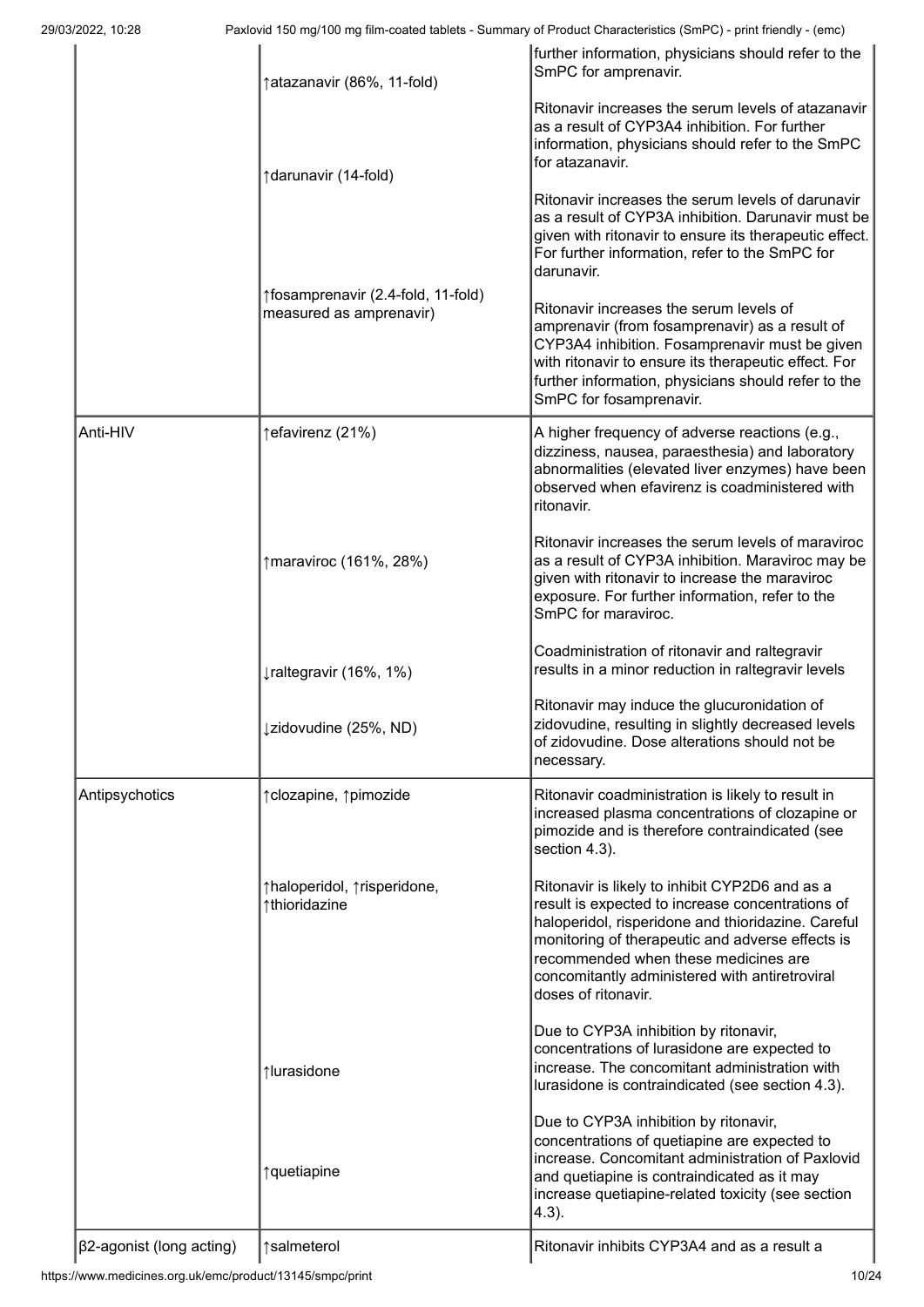|                                       |                                                                      | pronounced increase in the plasma<br>concentrations of salmeterol is expected.<br>Therefore, concomitant use is not recommended.                                                                                                                                                                                                                                                                                                                                                                                                                                                                                                                                                                                                                                            |
|---------------------------------------|----------------------------------------------------------------------|-----------------------------------------------------------------------------------------------------------------------------------------------------------------------------------------------------------------------------------------------------------------------------------------------------------------------------------------------------------------------------------------------------------------------------------------------------------------------------------------------------------------------------------------------------------------------------------------------------------------------------------------------------------------------------------------------------------------------------------------------------------------------------|
| Calcium channel<br>antagonist         | ↑ amlodipine, ↑ diltiazem, ↑ nifedipine                              | Ritonavir dosed as a pharmacokinetic enhancer or<br>as an antiretroviral agent inhibits CYP3A4 and as<br>a result is expected to increase the plasma<br>concentrations of calcium channel antagonists.<br>Careful monitoring of therapeutic and adverse<br>effects is recommended when these medicines<br>are concomitantly administered with ritonavir.                                                                                                                                                                                                                                                                                                                                                                                                                    |
| <b>Endothelin Antagonists</b>         | ↑bosentan                                                            | Coadministration of bosentan and ritonavir may<br>increase steady-state bosentan C <sub>max</sub> and AUC.                                                                                                                                                                                                                                                                                                                                                                                                                                                                                                                                                                                                                                                                  |
|                                       | ↑riociguat                                                           | Serum concentrations may be increased due to<br>CYP3A and P-gp inhibition by ritonavir. The<br>coadministration of riociguat with Paxlovid is not<br>recommended (refer to riociguat SmPC).                                                                                                                                                                                                                                                                                                                                                                                                                                                                                                                                                                                 |
| <b>Ergot Derivatives</b>              | ↑ dihydroergotamine, ↑ ergonovine,<br>↑ergotamine, ↑methylergonovine | Ritonavir coadministration is likely to result in<br>increased plasma concentrations of ergot<br>derivatives and is therefore contraindicated (see<br>section 4.3)                                                                                                                                                                                                                                                                                                                                                                                                                                                                                                                                                                                                          |
| <b>HCV Direct Acting</b><br>Antiviral | ↑glecaprevir/pibrentasvir                                            | Serum concentrations may be increased due to P-<br>gp, BCRP and OATP1B inhibition by ritonavir.<br>Concomitant administration of<br>glecaprevir/pibrentasvir and Paxlovid is not<br>recommended due to an increased risk of ALT<br>elevations associated with increased glecaprevir<br>exposure.                                                                                                                                                                                                                                                                                                                                                                                                                                                                            |
| <b>HMG Co-A Reductase</b>             | ↑lovastatin, ↑simvastatin                                            | HMG-CoA reductase inhibitors which are highly<br>dependent on CYP3A metabolism, such as<br>lovastatin and simvastatin, are expected to have<br>markedly increased plasma concentrations when<br>coadministered with ritonavir dosed as an<br>antiretroviral agent or as a pharmacokinetic<br>enhancer. Since increased concentrations of<br>lovastatin and simvastatin may predispose<br>patients to myopathies, including rhabdomyolysis,<br>the combination of these medicinal products with<br>ritonavir is contraindicated (see section 4.3).                                                                                                                                                                                                                           |
|                                       | ↑atorvastatin, ↑fluvastatin, ↑pravastatin,<br>↑rosuvastatin,         | Atorvastatin is less dependent on CYP3A for<br>metabolism. While rosuvastatin elimination is not<br>dependent on CYP3A, an elevation of<br>rosuvastatin exposure has been reported with<br>ritonavir coadministration. The mechanism of this<br>interaction is not clear, but may be the result of<br>transporter inhibition. When used with ritonavir<br>dosed as a pharmacokinetic enhancer or as an<br>antiretroviral agent, the lowest possible doses of<br>atorvastatin or rosuvastatin should be<br>administered. The metabolism of pravastatin and<br>fluvastatin is not dependent on CYP3A, and<br>interactions are not expected with ritonavir. If<br>treatment with an HMG-CoA reductase inhibitor is<br>indicated, pravastatin or fluvastatin is<br>recommended. |
| Hormonal Contraceptive                | ↓ethinylestradiol (40%, 32%)                                         | Due to reductions in ethinyl estradiol<br>concentrations, barrier or other non-hormonal<br>methods of contraception should be considered<br>with concomitant ritonavir use when dosed as an<br>antiretroviral agent or as a pharmacokinetic                                                                                                                                                                                                                                                                                                                                                                                                                                                                                                                                 |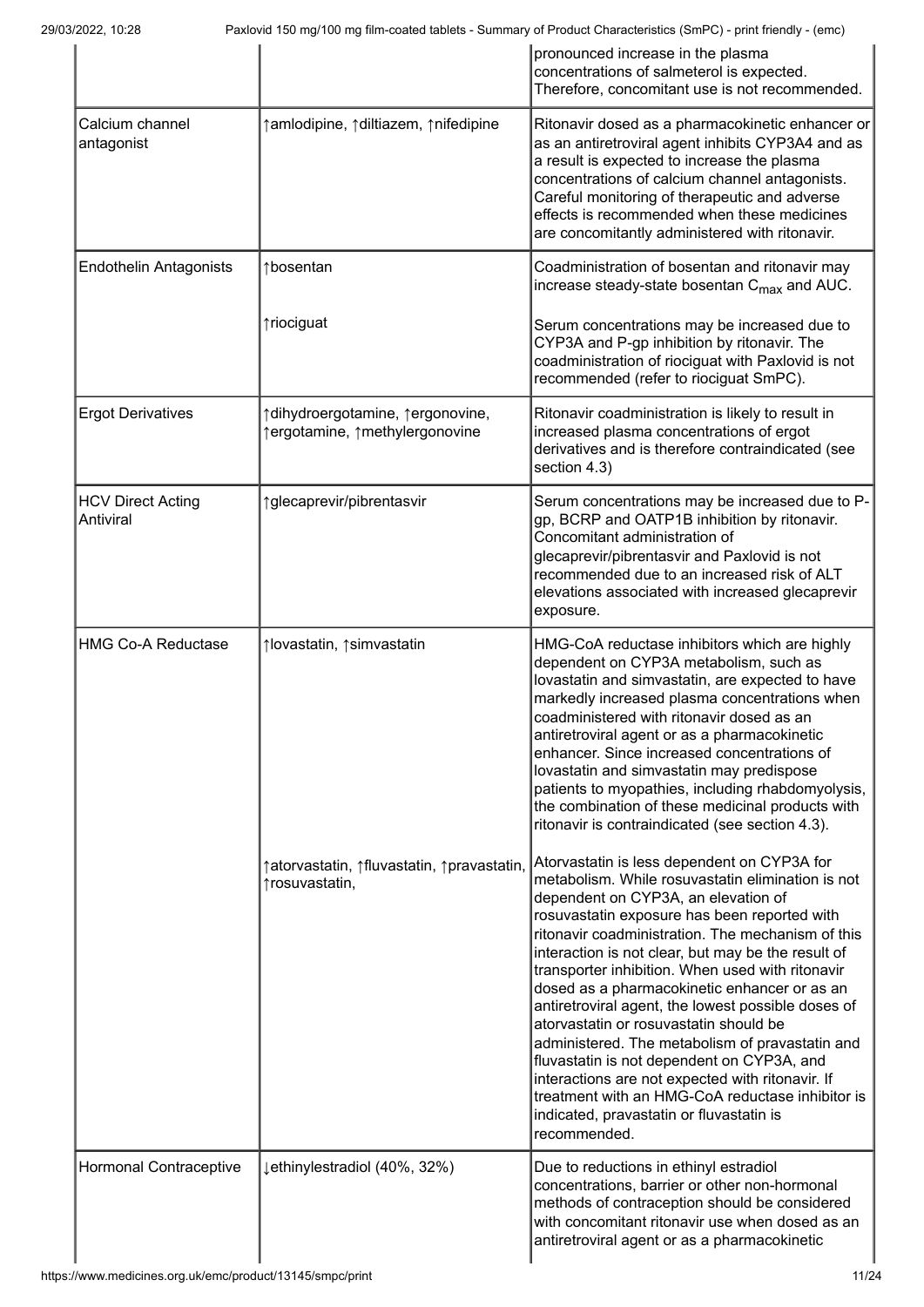|                                        |                                                    | enhancer. Ritonavir is likely to change the uterine<br>bleeding profile and reduce the effectiveness of<br>estradiol-containing contraceptives.                                                                                                                                                                                                                                                                                                                                                                                                                                                                       |
|----------------------------------------|----------------------------------------------------|-----------------------------------------------------------------------------------------------------------------------------------------------------------------------------------------------------------------------------------------------------------------------------------------------------------------------------------------------------------------------------------------------------------------------------------------------------------------------------------------------------------------------------------------------------------------------------------------------------------------------|
| Immunosupressants                      | ↑ cyclosporine, ↑ tacrolimus,<br>↑everolimus       | Ritonavir dosed as a pharmacokinetic enhancer or<br>as an antiretroviral agent inhibits CYP3A4 and as<br>a result is expected to increase the plasma<br>concentrations of cyclosporine, tacrolimus or<br>everolimus. Careful monitoring of therapeutic and<br>adverse effects is recommended when these<br>medicines are concomitantly administered with<br>ritonavir.                                                                                                                                                                                                                                                |
| Lipid-modifying agents                 | ↑lomitapide                                        | CYP3A4 inhibitors increase the exposure of<br>lomitapide, with strong inhibitors increasing<br>exposure approximately 27-fold. Due to CYP3A<br>inhibition by ritonavir, concentrations of lomitapide<br>are expected to increase. Concomitant use of<br>Paxlovid with lomitapide is contraindicated (see<br>SmPC for lomitapide) (see section 4.3).                                                                                                                                                                                                                                                                   |
| Phosphodiesterase<br>(PDE5) Inhibitors | ↑avanafil (13-fold, 2.4-fold)                      | Concomitant use of avanafil with Paxlovid is<br>contraindicated (see section 4.3).                                                                                                                                                                                                                                                                                                                                                                                                                                                                                                                                    |
|                                        | ↑sildenafil (11-fold, 4-fold)                      | Concomitant use of sildenafil for the treatment of<br>erectile dysfunction with ritonavir dosed as an<br>antiretroviral agent or as a pharmacokinetic<br>enhancer should be with caution and in no<br>instance should sildenafil doses exceed 25 mg in<br>48 hours. Concomitant use of sildenafil with<br>Paxlovid is contraindicated in pulmonary arterial<br>hypertension patients (see section 4.3).                                                                                                                                                                                                               |
|                                        | $\uparrow$ tadalafil (124%, $\leftrightarrow$ )    | The concomitant use of tadalafil for the treatment<br>of erectile dysfunction with ritonavir dosed as an<br>antiretroviral agent or as a pharmacokinetic<br>enhancer should be with caution at reduced doses<br>of no more than 10 mg tadalafil every 72 hours<br>with increased monitoring for adverse reactions.                                                                                                                                                                                                                                                                                                    |
|                                        | ↑vardenafil (49-fold, 13-fold)                     | Concomitant use of vardenafil with Paxlovid is<br>contraindicated (see section 4.3).                                                                                                                                                                                                                                                                                                                                                                                                                                                                                                                                  |
| Sedatives/hypnotics                    | ↑clonazepam, ↑diazepam, ↑estazolam,<br>↑flurazepam | Ritonavir coadministration is likely to result in<br>increased plasma concentrations of clonazepam,<br>diazepam, estazolam and flurazepam and is<br>therefore contraindicated (see section 4.3).                                                                                                                                                                                                                                                                                                                                                                                                                      |
|                                        | ↑ oral and parenteral midazolam                    | Midazolam is extensively metabolised by<br>CYP3A4. Coadministration with Paxlovid may<br>cause a large increase in the concentration of<br>midazolam.                                                                                                                                                                                                                                                                                                                                                                                                                                                                 |
|                                        |                                                    | Plasma concentrations of midazolam are<br>expected to be significantly higher when<br>midazolam is given orally. Therefore, Paxlovid<br>should not be coadministered with orally<br>administered midazolam (see section 4.3),<br>whereas caution should be used with<br>coadministration of Paxlovid and parenteral<br>midazolam. Data from concomitant use of<br>parenteral midazolam with other protease<br>inhibitors suggests a possible $3 - 4$ fold increase<br>in midazolam plasma levels. If Paxlovid is<br>coadministered with parenteral midazolam, it<br>should be done in an intensive care unit (ICU) or |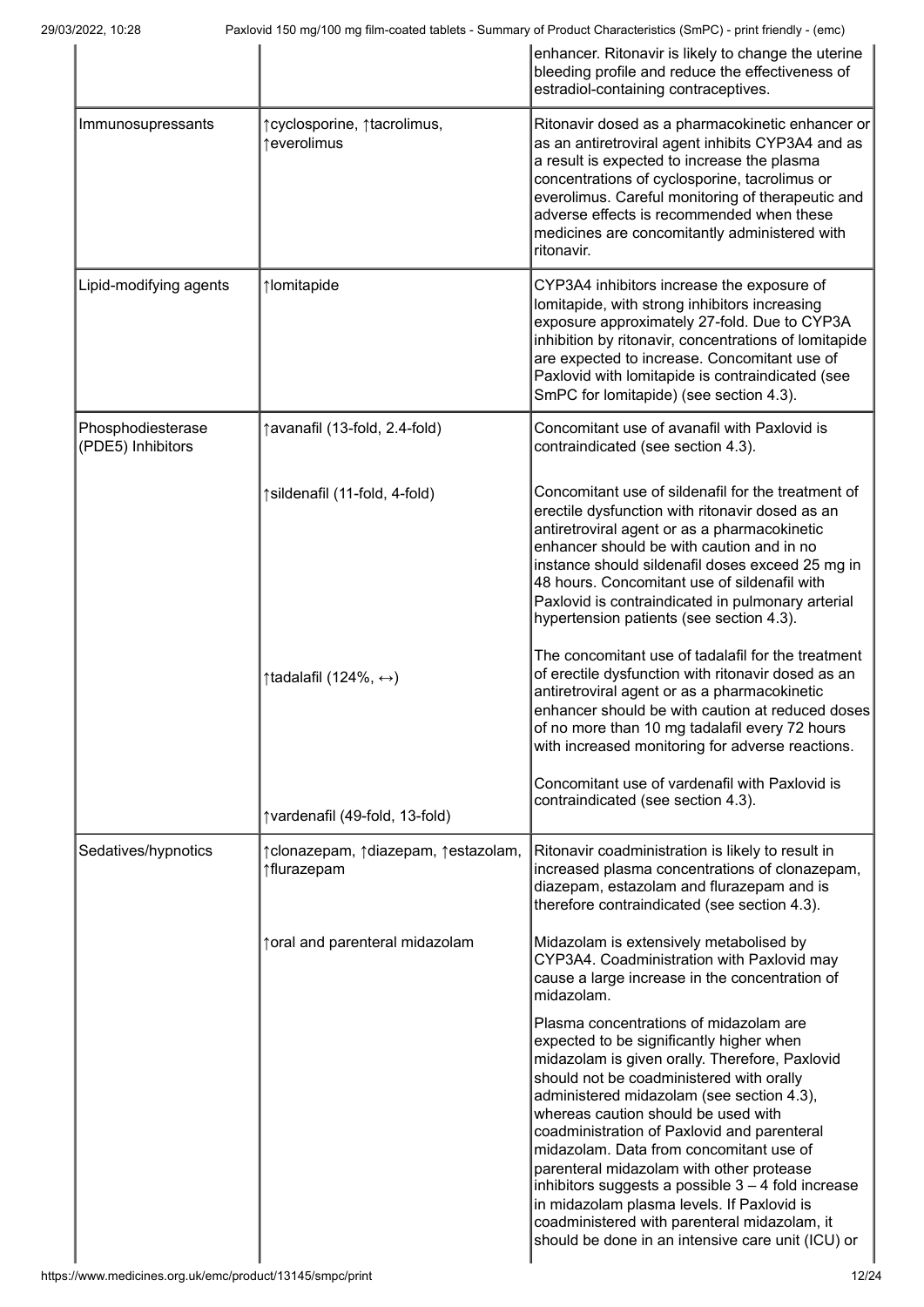| 29/03/2022, 10:28 |                                                                                           | Paxlovid 150 mg/100 mg film-coated tablets - Summary of Product Characteristics (SmPC) - print friendly - (emc)                                                                                                                                                                                                                                                                                                                                                                                                                                                                                                                                                                                                                                             |
|-------------------|-------------------------------------------------------------------------------------------|-------------------------------------------------------------------------------------------------------------------------------------------------------------------------------------------------------------------------------------------------------------------------------------------------------------------------------------------------------------------------------------------------------------------------------------------------------------------------------------------------------------------------------------------------------------------------------------------------------------------------------------------------------------------------------------------------------------------------------------------------------------|
|                   |                                                                                           | similar setting which ensures close clinical<br>monitoring and appropriate medical management<br>in case of respiratory depression and/or prolonged<br>sedation. Dosage adjustment for midazolam<br>should be considered, especially if more than a<br>single dose of midazolam is administered.                                                                                                                                                                                                                                                                                                                                                                                                                                                            |
|                   | ↑triazolam (> 20-fold, 87%)                                                               | Ritonavir coadministration is likely to result in<br>increased plasma concentrations of triazolam and<br>is therefore contraindicated (see section 4.3)                                                                                                                                                                                                                                                                                                                                                                                                                                                                                                                                                                                                     |
|                   | ↓pethidine (62%, 59%),<br>↑norpethidine metabolite (47%, 87%)                             | The use of pethidine and ritonavir is<br>contraindicated due to the increased<br>concentrations of the metabolite, norpethidine,<br>which has both analgesic and CNS stimulant<br>activity. Elevated norpethidine concentrations may<br>increase the risk of CNS effects (e.g., seizures)<br>(see section 4.3).                                                                                                                                                                                                                                                                                                                                                                                                                                             |
|                   | $\uparrow$ alprazolam (2.5-fold, $\leftrightarrow$ )                                      | Alprazolam metabolism is inhibited following the<br>introduction of ritonavir. Caution is warranted<br>during the first several days when alprazolam is<br>coadministered with ritonavir dosed as an<br>antiretroviral agent or as a pharmacokinetic<br>enhancer, before induction of alprazolam<br>metabolism develops.                                                                                                                                                                                                                                                                                                                                                                                                                                    |
|                   | ↑buspirone                                                                                | Ritonavir dosed as a pharmacokinetic enhancer or<br>as an antiretroviral agent inhibits CYP3A and as a<br>result is expected to increase the plasma<br>concentrations of buspirone. Careful monitoring of<br>therapeutic and adverse effects is recommended<br>when buspirone concomitantly administered with<br>ritonavir.                                                                                                                                                                                                                                                                                                                                                                                                                                 |
| Sleeping agent    | ↑zolpidem (28%, 22%)                                                                      | Zolpidem and ritonavir may be coadministered<br>with careful monitoring for excessive sedative<br>effects.                                                                                                                                                                                                                                                                                                                                                                                                                                                                                                                                                                                                                                                  |
| Smoke cessation   | ↓bupropion (22%, 21%)                                                                     | Bupropion is primarily metabolised by CYP2B6.<br>Concurrent administration of bupropion with<br>repeated doses of ritonavir is expected to<br>decrease bupropion levels. These effects are<br>thought to represent induction of bupropion<br>metabolism. However, because ritonavir has also<br>been shown to inhibit CYP2B6 in vitro, the<br>recommended dose of bupropion should not be<br>exceeded. In contrast to long-term administration<br>of ritonavir, there was no significant interaction<br>with bupropion after short-term administration of<br>low doses of ritonavir (200 mg twice daily for 2<br>days), suggesting reductions in bupropion<br>concentrations may have onset several days after<br>initiation of ritonavir coadministration. |
| <b>Steroids</b>   | Inhaled, injectable or intranasal<br>fluticasone propionate, budesonide,<br>triamcinolone | Systemic corticosteroid effects including<br>Cushing's syndrome and adrenal suppression<br>(plasma cortisol levels were noted to be<br>decreased 86%) have been reported in patients<br>receiving ritonavir and inhaled or intranasal<br>fluticasone propionate; similar effects could also<br>occur with other corticosteroids metabolised by<br>CYP3A e.g., budesonide and triamcinolone.<br>Consequently, concomitant administration of<br>ritonavir dosed as an antiretroviral agent or as a<br>pharmacokinetic enhancer and these<br>glucocorticoids is not recommended unless the                                                                                                                                                                     |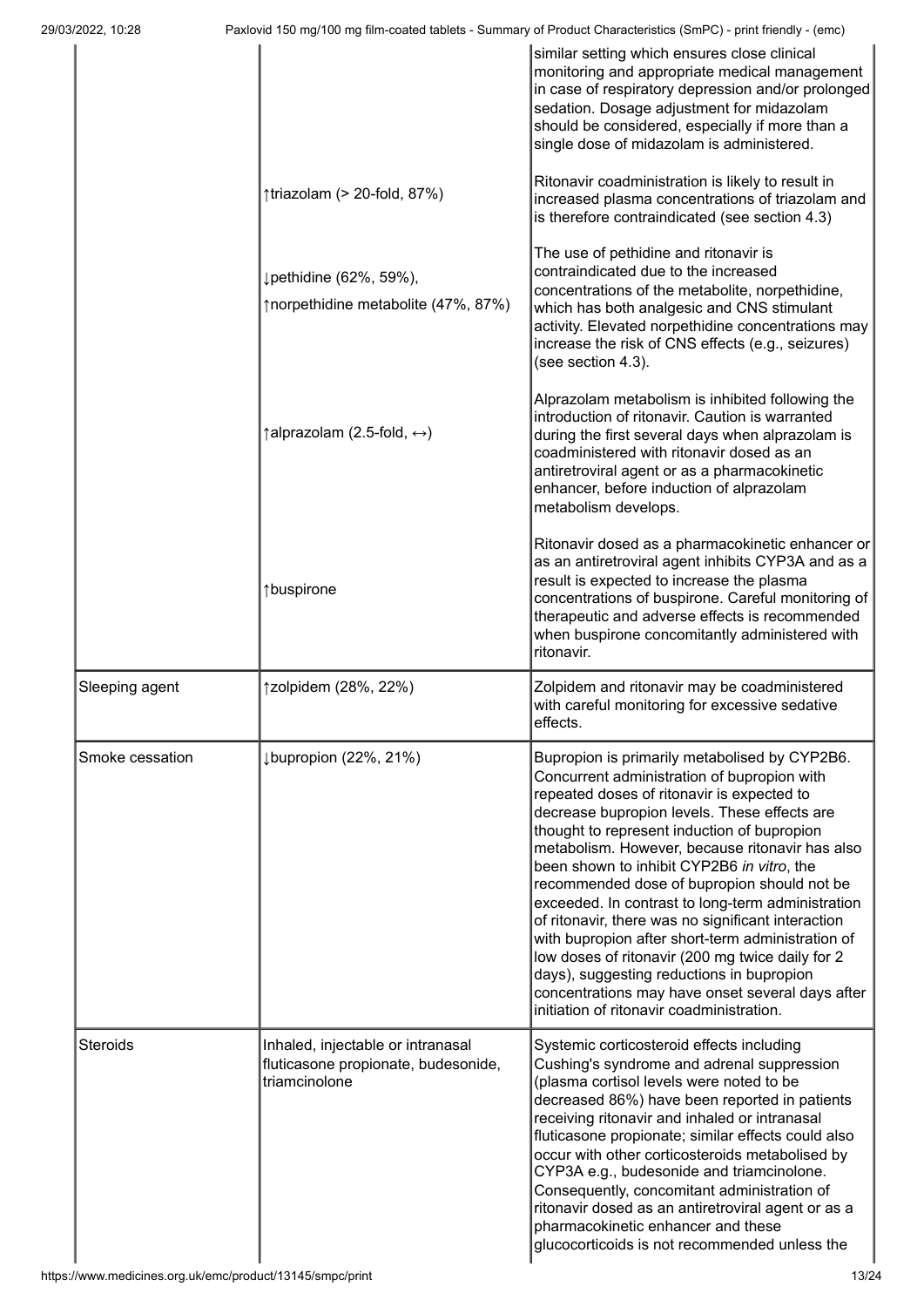|                                        |                         | potential benefit of treatment outweighs the risk of<br>systemic corticosteroid effects. A dose reduction<br>of the glucocorticoid should be considered with<br>close monitoring of local and systemic effects or a<br>switch to a glucocorticoid, which is not a substrate<br>for CYP3A4 (e.g., beclomethasone). Moreover, in<br>case of withdrawal of glucocorticoids progressive<br>dose reduction may be required over a longer<br>period. |
|----------------------------------------|-------------------------|------------------------------------------------------------------------------------------------------------------------------------------------------------------------------------------------------------------------------------------------------------------------------------------------------------------------------------------------------------------------------------------------------------------------------------------------|
|                                        | ↑dexamethasone          | Ritonavir dosed as a pharmacokinetic enhancer or<br>as an antiretroviral agent inhibits CYP3A and as a<br>result is expected to increase the plasma<br>concentrations of dexamethasone. Careful<br>monitoring of therapeutic and adverse effects is<br>recommended when dexamethasone is<br>concomitantly administered with ritonavir.                                                                                                         |
|                                        | ↑prednisolone (28%, 9%) | Careful monitoring of therapeutic and adverse<br>effects is recommended when prednisolone is<br>concomitantly administered with ritonavir. The<br>AUC of the metabolite prednisolone increased by<br>37 and 28% after 4 and 14 days ritonavir,<br>respectively.                                                                                                                                                                                |
| Thyroid hormone<br>replacement therapy | levothyroxine           | Post-marketing cases have been reported<br>indicating a potential interaction between ritonavir<br>containing products and levothyroxine. Thyroid-<br>stimulating hormone (TSH) should be monitored<br>in patients treated with levothyroxine at least the<br>first month after starting and/or ending ritonavir<br>treatment.                                                                                                                 |

Abbreviations: ATL=alanine aminotransferase, AUC= area under the curve;  $C_{\text{max}}$ = maximum concentrations.

a. See section 5.2, Interaction studies conducted with nirmatrelvir/ritonavir.

### **4.6 Fertility, pregnancy and lactation**

### Women of childbearing potential/Contraception in males and females

There are no human data on the use of Paxlovid during pregnancy to inform the drug-associated risk of adverse developmental outcomes, women of childbearing potential should avoid becoming pregnant during treatment with Paxlovid.

Use of ritonavir may reduce the efficacy of combined hormonal contraceptives. Patients using combined hormonal contraceptives should be advised to use an effective alternative contraceptive method or an additional barrier method of contraception during treatment and until after one complete menstrual cycle after stopping Paxlovid (see section 4.5).

### **Pregnancy**

There are no data from the use of Paxlovid in pregnant women. Paxlovid is not recommended during pregnancy and in women of childbearing potential not using effective contraception.

There was no nirmatrelvir-related effect on foetal morphology or embryo-foetal viability at any dose tested in rat or rabbit embryo-foetal developmental toxicity studies (see section 5.3).

A large number of pregnant women were exposed to ritonavir during pregnancy. These data largely refer to exposures where ritonavir was used in combination therapy and not at therapeutic ritonavir doses but at lower doses as a pharmacokinetic enhancer for other protease inhibitors, similar to the ritonavir dose used for nirmatrelvir/ritonavir. These data indicate no increase in the rate of birth defects compared to rates observed in population-based birth defect surveillance systems. Animal data with ritonavir have shown reproductive toxicity (see section 5.3).

### Breast-feeding

There are no human data on the use of Paxlovid in breast-feeding.

It is unknown whether nirmatrelvir is excreted in human or animal milk, and the effects of it on the breast-fed newborn/infant, or the effects on milk production. Limited published data reports that ritonavir is present in human milk. There is no information on the effects of ritonavir on the breast-fed newborn/infant or the effects of the medicinal product on milk production. A risk to the newborn/infant cannot be excluded. Breast-feeding should be discontinued during treatment with Paxlovid and for 7 days after the last dose of Paxlovid.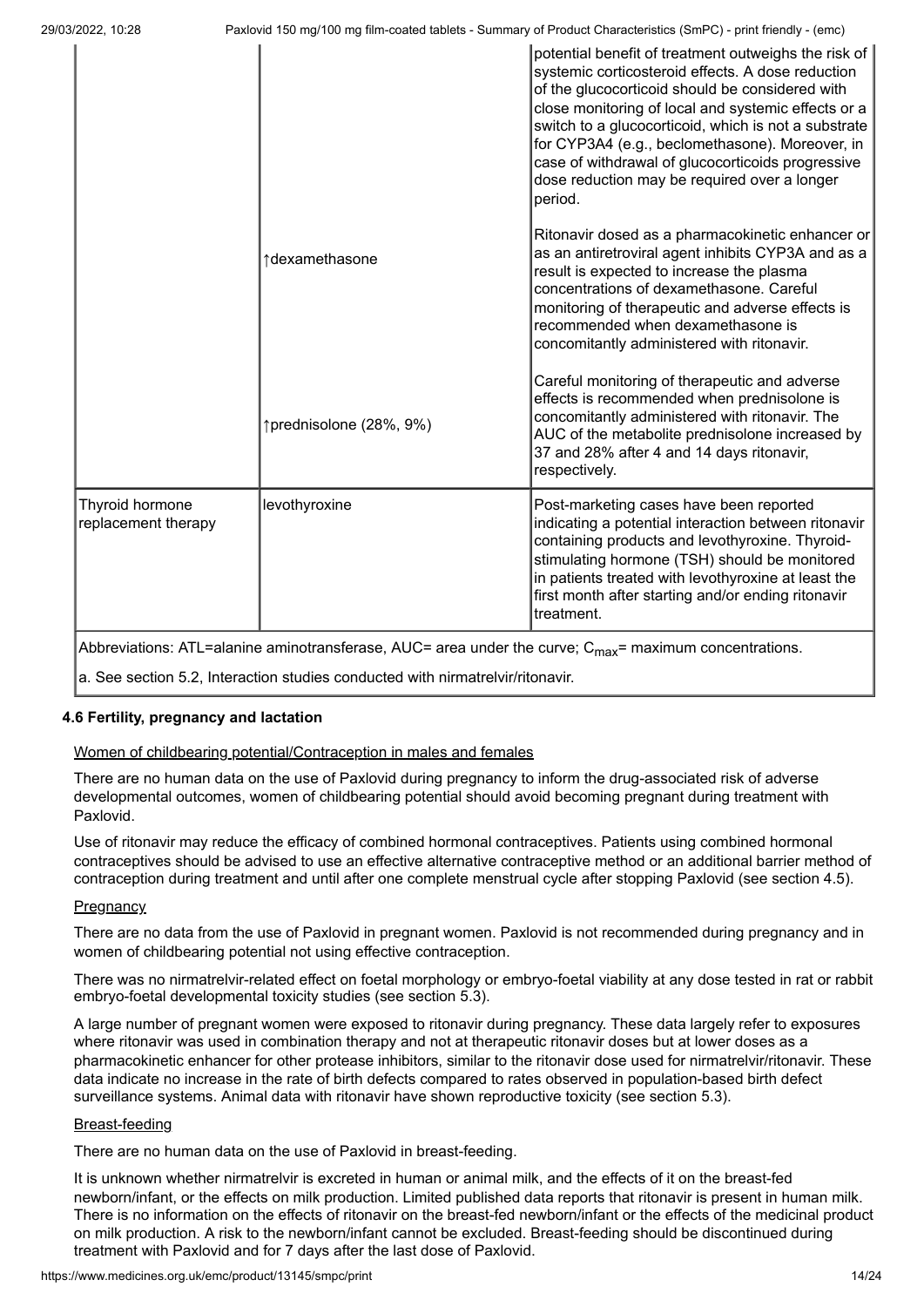**Fertility** 

There are no human data on the effect of Paxlovid on fertility. No human data on the effect of nirmatrelvir on fertility are available. Nirmatrelvir produced no effects on fertility in rats (see section 5.3).

There are no human data on the effect of ritonavir on fertility. Ritonavir produced no effects on fertility in rats.

### **4.7 Effects on ability to drive and use machines**

There are no clinical studies that evaluated the effects of Paxlovid on ability to drive and use machines.

### **4.8 Undesirable effects**

### Summary of the safety profile

The safety of Paxlovid is based on data from Study C4671005 (EPIC-HR), a Phase 2/3 randomised, placebo-controlled trial in non-hospitalised adult participants with a laboratory confirmed diagnosis of SARS-CoV-2 infection (see section 5.1). A total of 1,349 symptomatic adult participants 18 years of age and older who are at high risk of developing severe COVID-19 illness received at least one dose of either Paxlovid (nirmatrelvir/ritonavir 300 mg/100 mg) (n=672) or placebo (n=677). Study drugs were to be taken twice daily for up to 5 days.

Adverse reactions in the Paxlovid group (≥ 1%) that occurred at a greater frequency than in the placebo group were diarrhoea (3.9% and 1.9%, respectively), vomiting (1.3% and 0.3%) and dysgeusia (4.8% and 0.1%).

### Tabulated summary of adverse reactions

The adverse reactions in Table 3 are listed below by system organ class and frequency. Frequencies are defined as follows: Very common ( $\geq 1/10$ ); common ( $\geq 1/100$  to  $\lt 1/10$ ); uncommon ( $\geq 1/1,000$  to  $\lt 1/100$ ); rare ( $\geq 1/10,000$  to  $\lt$ 1/1,000); not known (frequency cannot be estimated from the available data).

|  | Table 3: Adverse reactions with Paxlovid |  |
|--|------------------------------------------|--|
|  |                                          |  |

| System organ class         | <b>Frequency category</b> | <b>Adverse reactions</b> |
|----------------------------|---------------------------|--------------------------|
| Nervous system disorders   | Common                    | Dysgeusia                |
| Gastrointestinal disorders | Common                    | Diarrhoea, vomiting      |

### Paediatric population

The safety and efficacy of Paxlovid in paediatric patients have not been established.

### Reporting of suspected adverse reactions

Reporting suspected adverse reactions after authorisation of the medicinal product is important. It allows continued monitoring of the benefit/risk balance of the medicinal product. Healthcare professionals are asked to report any suspected adverse reactions via the Coronavirus Yellow Card Reporting site at https://coronavirusyellowcard.mhra.gov.uk/ or search for MHRA Yellow Card in the Google Play or Apple App Store.

### **4.9 Overdose**

Treatment of overdose with Paxlovid should consist of general supportive measures including monitoring of vital signs and observation of the clinical status of the patient. There is no specific antidote for overdose with Paxlovid.

# **5. Pharmacological properties**

### **5.1 Pharmacodynamic properties**

Pharmacotherapeutic group: Antivirals for systemic use, direct acting antivirals, ATC code: not yet assigned.

### Mechanism of action

Nirmatrelvir is a peptidomimetic inhibitor of the coronavirus 3C-like (3CL) protease, including the SARS-CoV-2 3CL protease. Inhibition of the 3CL protease renders the protein incapable of processing polyprotein precursors which leads to the prevention of viral replication. Nirmatrelvir was shown to be a potent inhibitor of SARS-CoV-2 3CL protease (Ki=0.00311  $\mu$ M or IC<sub>50</sub>=0.0192  $\mu$ M) in a biochemical enzymatic assay.

Ritonavir is not active against SARS-CoV-2 3CL protease. Ritonavir inhibits the CYP3A-mediated metabolism of nirmatrelvir, thereby providing increased plasma concentrations of nirmatrelvir.

### Antiviral activity

*In vitro antiviral activity*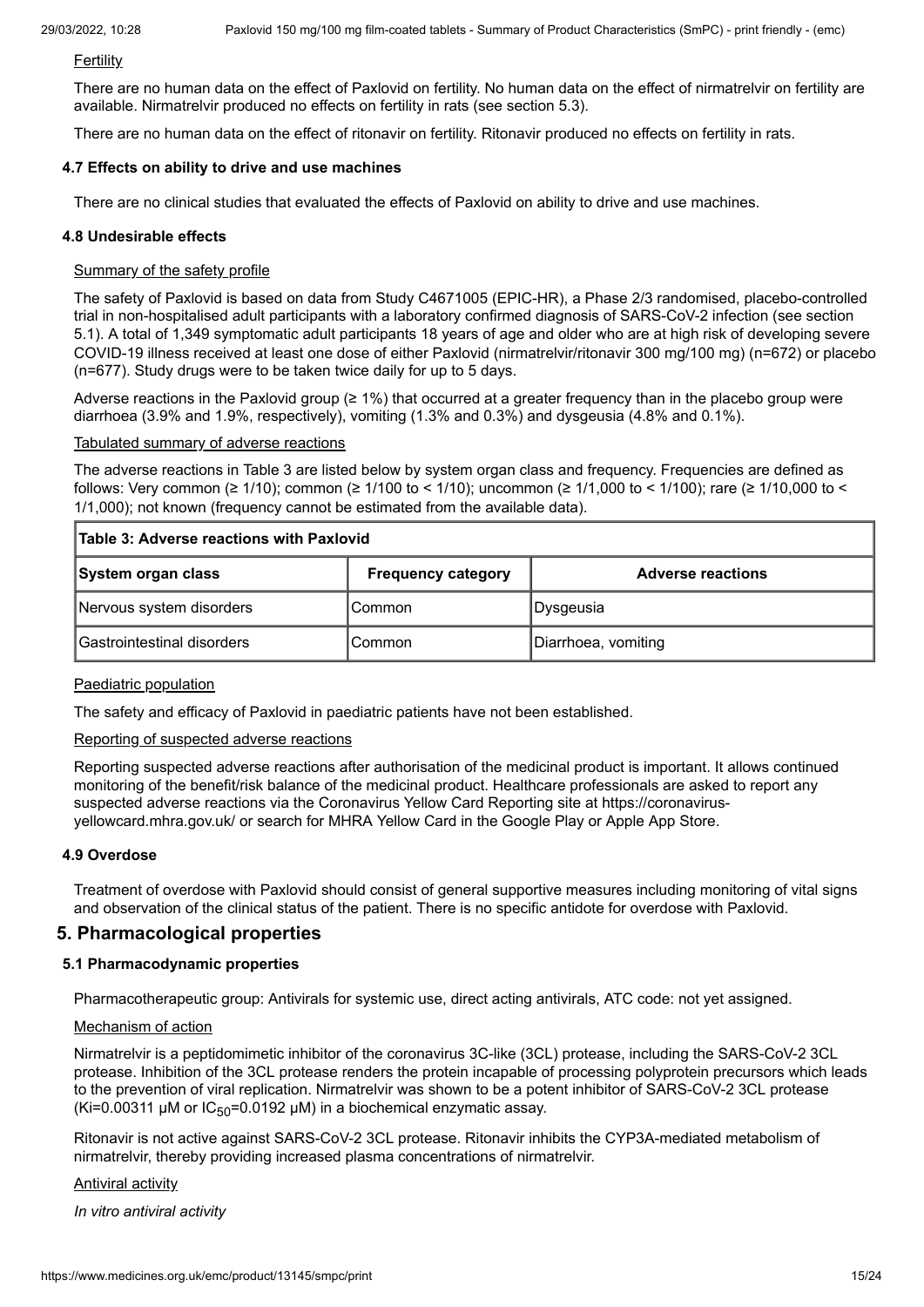Nirmatrelvir exhibited antiviral activity against SARS-CoV-2 infection of dNHBE cells, a primary human lung alveolar epithelial cell line ( $EC_{90}$  value of 181 nM) after Day 3 post-infection.

# *In vivo antiviral activity*

Nirmatrelvir showed antiviral activity in mouse models with mouse-adapted SAR-CoV-2 infection in BALB/c and 129 mouse strains. Oral administration of nirmatrelvir at 300 mg/kg or 1,000 mg/kg twice daily initiated 4 hours postinoculation or 1,000 mg/kg twice daily initiated 12 hours post inoculation with SARS-CoV-2 MA10 resulted in reduction of lung viral titres and ameliorated indicators of disease (weight loss and lung pathology) compared to placebo-treated animals.

# *Antiviral resistance*

Because nirmatrelvir is coadministered with low dose ritonavir, there may be a risk of HIV-1 developing resistance to HIV protease inhibitors in individuals with uncontrolled or undiagnosed HIV-1 infection.

# Pharmacodynamic effects

# *Cardiac electrophysiology*

No clinically relevant effect of nirmatrelvir on QTcF interval was observed in a double-blind, randomised, placebocontrolled, cross-over study in 10 healthy adults. The model predicted upper bound of 90% confidence interval (CI) for baseline and ritonavir adjusted QTcF estimate was 1.96 ms at approximately 4-fold higher concentration than the mean steady-state peak concentration after a therapeutic dose of nirmatrelvir/ritonavir 300 mg/100 mg.

# Clinical efficacy and safety

The efficacy of Paxlovid is based on the interim analysis of EPIC-HR, a Phase 2/3, randomised, double-blind, placebocontrolled study in non-hospitalised symptomatic adult participants with a laboratory confirmed diagnosis of SARS-CoV-2 infection. Participants with COVID-19 symptom onset of ≤ 5 days were included in the study. Participants were randomised (1:1) to receive Paxlovid (nirmatrelvir 300 mg/ritonavir 100 mg) or placebo orally every 12 hours for 5 days. The study excluded individuals with a history of prior COVID-19 infection or vaccination. The primary efficacy endpoint is the proportion of participants with COVID-19 related hospitalisation or death from any cause through Day 28 in the modified intent-to-treat (mITT) analysis set (all treated participants with onset of symptoms ≤ 3 days who had at least one post-baseline visit). Secondary efficacy endpoints included assessments of COVID-19 hospitalisation or death from any cause through Day 28 in the mITT1 analysis set (all treated participants with onset of symptoms ≤ 5 days who had at least one post-baseline visit).

A total of 1,361 participants were randomised to receive either Paxlovid or placebo. At baseline, mean age was 45 years; 52% were male; 63% were White, 5% were Black, 48% were Hispanic or Latino and 20% were Asian; 63% of participants had onset of symptoms ≤ 3 days from initiation of study treatment; 44% of participants were serological negative at baseline. The most frequently reported risk factors were BMI ≥ 25 kg/m<sup>2</sup> (1080 [79.4%] participants), tobacco use (501 [36.8%] participants), hypertension (441 [32.4%] participants), age ≥ 60 years (255 [18.7%] participants), and diabetes mellitus (175 [12.9%] participants). Other risk factors were cardiovascular disorder (50 [3.7%] participants), chronic kidney disease (8 [0.6%] participants), chronic lung disease (67 [4.9%] participants), immunosuppression (12 [0.9%] participants), cancer (4 [0.3%] participants), neurodevelopmental disorders (2 [0.1%] participants), HIV infection (1  $[<0.1\%]$  participant) and device dependency (5  $[0.4\%]$  participants). The mean (SD) baseline viral load was 4.71 log<sub>10</sub> copies/mL (2.78); 27% of participants had a baseline viral load of > 10^7 (units); 8.2% of participants either received or were expected to receive COVID-19 therapeutic monoclonal antibody treatment at the time of randomisation and were excluded from the mITT and mITT1 analyses.

The baseline demographic and disease characteristics were balanced between the Paxlovid and placebo groups.

At time of the interim analysis, 389 participants in the Paxlovid group and 385 participants in the placebo group were included in the mITT analysis set. Paxlovid significantly reduced (p<0.0001) the proportion of participants with COVID-19 related hospitalisation or death through Day 28 by 89.1%, compared with placebo, in adult participants with symptom onset ≤ 3 days who were at increased risk of progression to severe disease. No deaths were reported in the Paxlovid group compared with 7 deaths in the placebo group. The proportions of participants who discontinued treatment due to an adverse event were 2.4% in the Paxlovid group and 4.3% in the placebo group.

Similar trends have been observed for the primary efficacy analysis across subgroups of participants. Table 4 presents the results of the primary endpoint in the mITT analysis population and in the subgroups by baseline viral load, serology status or age.

**Table 4: Progression of COVID-19 (hospitalisation or death) through Day 28 in symptomatic adults at increased risk of progression to severe illness; mITT analysis set**

|                        | <b>Paxlovid</b><br>300 mg/100 mg | <b>Placebo</b> |
|------------------------|----------------------------------|----------------|
| Number of patients (%) | $N = 389$                        | $N = 385$      |
|                        |                                  |                |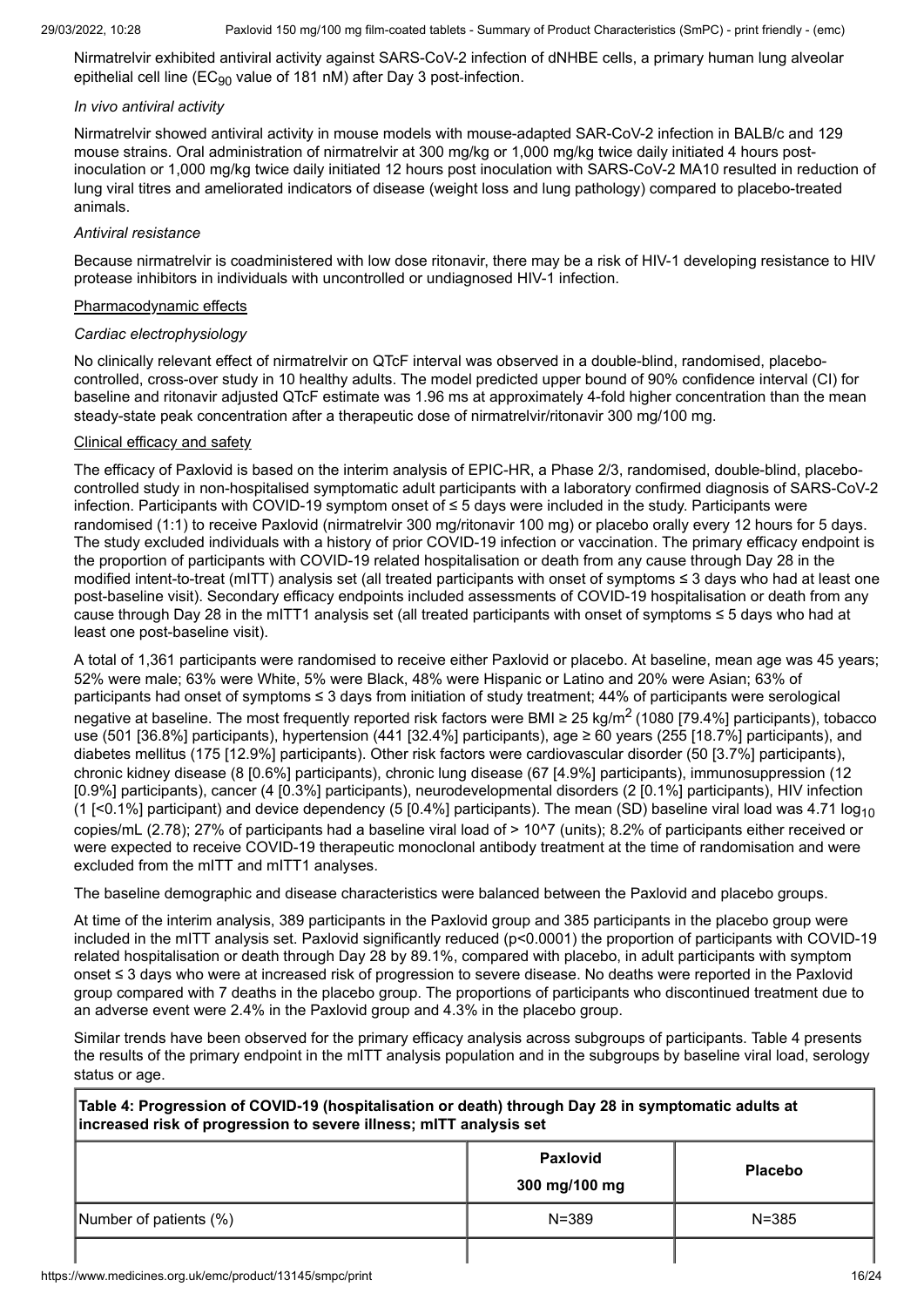| 29/03/2022, 10:28                                                                       | Paxlovid 150 mg/100 mg film-coated tablets - Summary of Product Characteristics (SmPC) - print friendly - (emc) |                     |
|-----------------------------------------------------------------------------------------|-----------------------------------------------------------------------------------------------------------------|---------------------|
| Patients with hospitalisation or death <sup>a</sup> (%)                                 | $3(0.8\%)$                                                                                                      | 27 (7.0%)           |
| Estimated proportion over 28 days [95% CI], %                                           | 0.78(0.25, 2.39)                                                                                                | 7.09 (4.92, 10.17)  |
| Reduction relative to placebo [95% CI]                                                  | $-6.32$ $(-9.04, -3.59)$                                                                                        |                     |
| p-value                                                                                 | p<0.0001                                                                                                        |                     |
| Viral load < 10^7 copies/mL                                                             | $n = 242$                                                                                                       | $n = 244$           |
| Patients with hospitalisation or death <sup>a</sup> (%)                                 | $2(0.8\%)$                                                                                                      | 12 (4.9%)           |
| Estimated proportion over 28 days [95% CI], %                                           | 0.83(0.21, 3.26)                                                                                                | 4.96 (2.85, 8.57)   |
| Reduction relative to placebo [95% CI]                                                  | $-4.14$ $(-7.10, -1.17)$                                                                                        |                     |
| p-value                                                                                 | p=0.0063                                                                                                        |                     |
| Viral load ≥ 10^7 copies/mL                                                             | $n = 122$                                                                                                       | $n = 117$           |
| Patients with hospitalisation or death <sup>a</sup> (%)                                 | $1(0.8\%)$                                                                                                      | 13 (11.1%)          |
| Estimated proportion over 28 days [95% CI], %                                           | 0.84(0.12, 5.82)                                                                                                | 11.28 (6.71, 18.63) |
| Reduction relative to placebo [95% CI]                                                  | $-10.44$ ( $-16.44$ , $-4.43$ )                                                                                 |                     |
| p-value                                                                                 | p=0.0007                                                                                                        |                     |
| Viral load < 10^4 copies/mL                                                             | $n = 124$                                                                                                       | $n = 119$           |
| Patients with hospitalisation or death <sup>a</sup> (%)                                 | $\mathbf{0}$                                                                                                    | $1(0.8\%)$          |
| Estimated proportion over 28 days [95% CI], %                                           | 0                                                                                                               | 0.840(0.12, 5.82)   |
| Reduction relative to placebo [95% CI]                                                  | $-0.84$ $(-2.48, 0.80)$                                                                                         |                     |
| p-value                                                                                 | p=0.3153                                                                                                        |                     |
| Viral load ≥ 10^4 copies/mL                                                             | $n = 240$                                                                                                       | $n = 242$           |
| Patients with hospitalisation or death <sup>a</sup> (%)                                 | $3(1.3\%)$                                                                                                      | 31 (12.8%)          |
| Estimated proportion over 28 days [95% CI], %                                           | 1.26 (0.41, 3.85)                                                                                               | 10.07 (6.87, 14.65) |
| Reduction relative to placebo [95% CI]                                                  | $-8.81$ ( $-12.89$ , $-4.74$ )                                                                                  |                     |
| p-value                                                                                 | p<0.0001                                                                                                        |                     |
| Serology negative                                                                       | $n = 168$                                                                                                       | $n = 175$           |
| Patients with hospitalisation or death <sup>a</sup> (%)                                 | $3(1.8\%)$                                                                                                      | 24 (13.7%)          |
| Estimated proportion over 28 days [95% CI], %                                           | 1.80 (0.58, 5.47)                                                                                               | 13.97 (9.59, 20.12) |
| Reduction relative to placebo [95% CI]                                                  | $-12.17(-17.74, -6.61)$                                                                                         |                     |
| p-value                                                                                 | p<0.0001                                                                                                        |                     |
| Serology positive                                                                       | $n = 217$                                                                                                       | $n = 204$           |
| Patients with hospitalisation or death <sup>a</sup> (%)                                 | 0                                                                                                               | 3(1.5%)             |
| Estimated proportion over 28 days [95% CI], %                                           | 0                                                                                                               | 1.48 (0.48, 4.51)   |
| Reduction relative to placebo [95% CI]                                                  | 0.00(0.00, 0.00)                                                                                                |                     |
| p-value                                                                                 | p=0.0810                                                                                                        |                     |
| Age < 65 years                                                                          | $n = 345$                                                                                                       | $n = 334$           |
| Patients with hospitalisation or death <sup>a</sup> (%)                                 | 2(0.6)                                                                                                          | 18(5.4)             |
|                                                                                         |                                                                                                                 | 5.47 (3.48, 8.54)   |
|                                                                                         | 0.59(0.15, 2.32)                                                                                                |                     |
| Estimated proportion over 28 days [95% CI], %<br>Reduction relative to placebo [95% CI] | $-4.88$ $(-7.47, -2.30)$                                                                                        |                     |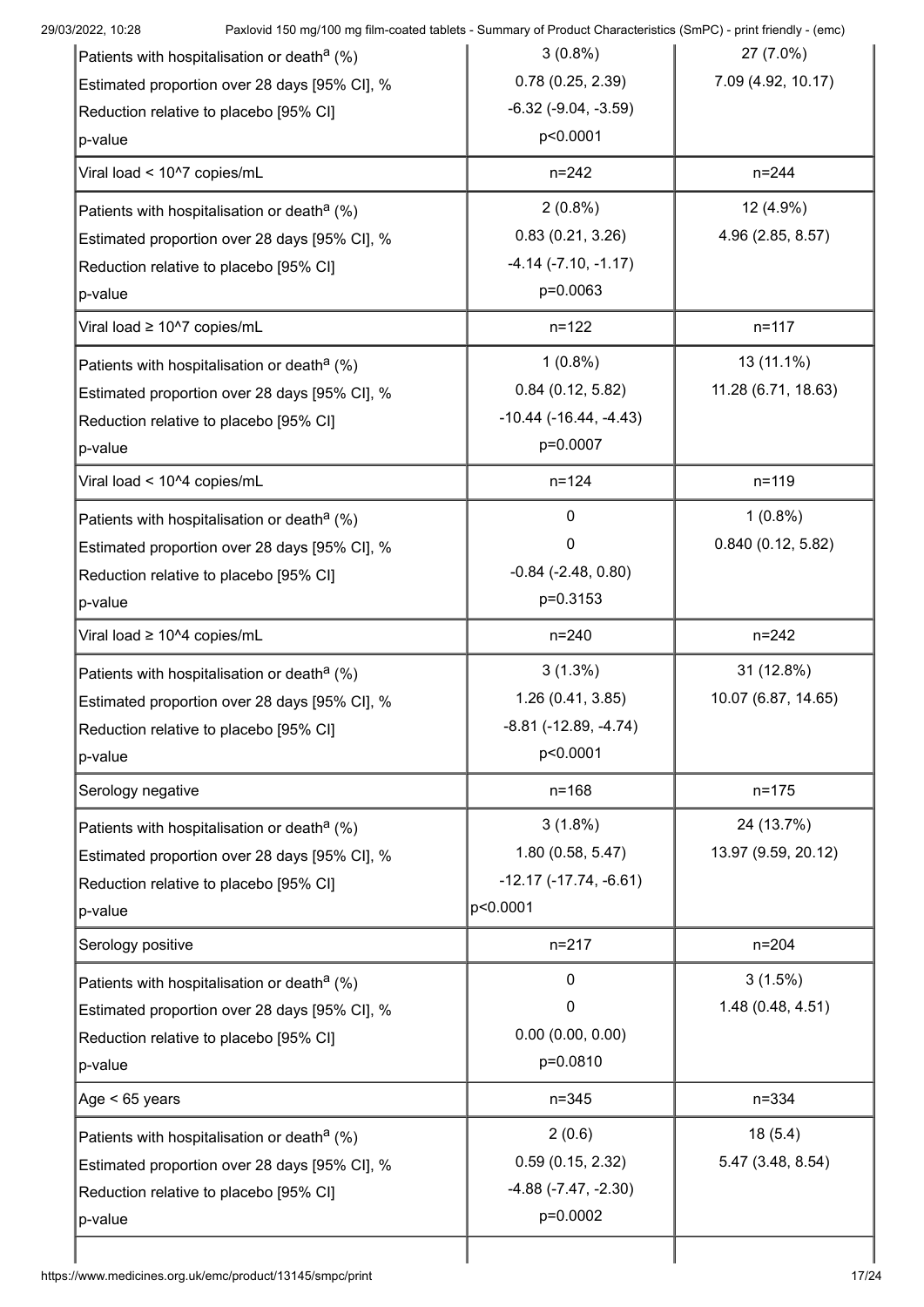| $ Age \geq 65$ years                                    | $n = 44$                        | $n = 51$            |
|---------------------------------------------------------|---------------------------------|---------------------|
| Patients with hospitalisation or death <sup>a</sup> (%) | $1(2.3\%)$                      | $9(17.6\%)$         |
| Estimated proportion over 28 days [95% CI], %           | 2.27 (0.32, 15.06)              | 17.65 (9.60, 31.17) |
| Reduction relative to placebo [95% CI]                  | $-15.37$ ( $-26.73$ , $-4.02$ ) |                     |
| $ p\text{-value} $                                      | p=0.0079                        |                     |

Abbreviations: CI=confidence interval; mITT=modified intent-to-treat. All participants randomly assigned to study intervention, who took at least 1 dose of study intervention, with at least 1 post-baseline visit through Day 28, who at baseline did not receive nor were expected to receive COVID-19 therapeutic monoclonal antibody treatment, and were treated ≤ 3 days after COVID-19 symptom onset.

a. Covid-19 related hospitalisation or death from any cause.

When initiated within 5 days of symptom onset, treatment with Paxlovid also significantly reduced the incidence of hospitalisation or death by 85.2% through Day 28 (Table 5). No deaths were reported in the Paxlovid group compared with 10 deaths in the placebo group. Results of the subgroup analysis for mITT1 were consistent with those for mITT.

**Table 5: Progression of COVID-19 (hospitalisation or death) through Day 28 in symptomatic adults at increased risk of progression to severe illness; mITT1 analysis set**

|                                                                                                                                                    | Paxlovid 300 mg/100 mg                                     | <b>Placebo</b>                 |
|----------------------------------------------------------------------------------------------------------------------------------------------------|------------------------------------------------------------|--------------------------------|
| Number of patients                                                                                                                                 | $N = 607$                                                  | $N = 612$                      |
| Patients with hospitalisation or death <sup>a</sup> (%)<br>Estimated proportion over 28 days [95% CI], %<br>Reduction relative to placebo [95% CI] | $6(1.0\%)$<br>1.00(0.45, 2.21)<br>$-5.77$ $(-7.92, -3.61)$ | 41 (6.7%)<br>6.76 (5.03, 9.04) |
| p-value                                                                                                                                            | p<0.0001                                                   |                                |

Abbreviations: CI=confidence interval; mITT1=A modified intent-to-treat analysis set that includes all participants randomly assigned to study intervention, who took at least 1 dose of study intervention, with at least 1 post-baseline visit through Day 28, who at baseline did not receive nor were expected to receive COVID-19 therapeutic monoclonal antibody treatment and were treated ≤ 5 days after COVID-19 symptom onset.

a. Covid-19 related hospitalisation or death from any cause.

An interim assessment of the effect of Paxlovid on viral load (copies/mL) relative to placebo was conducted. A total of 572 participants with a detectable baseline viral load were included in the interim assessment, and change from baseline to Day 5 (end of treatment) was evaluated. At Day 5, after accounting for baseline viral load level, geographic region, serology status, and symptom onset, the adjusted mean change in viral load (log<sub>10</sub> copies/mL) from baseline showed an additional reduction of 0.93  $log_{10}$  (copies/mL) in the Paxlovid group relative to placebo. The additional viral load reduction from Paxlovid treatment relative to placebo was more apparent among participants who were seronegative or had high viral load level at baseline. Similarly, among participants with symptom onset ≤ 3 days, a reduction of 1.03 log<sub>10</sub> (copies/mL) was shown in the Paxlovid group relative to placebo at Day 5.

# **Table 6: Analysis of change from baseline to Day 5 in log<sup>10</sup> (viral load, copies/mL) in adults with symptomatic COVID-19 at increased risk of progression to severe illness; mITT1 analysis set**

|                                          | <b>Paxlovid</b><br>300 mg/100 mg | <b>Placebo</b> |
|------------------------------------------|----------------------------------|----------------|
| Number of patients                       | $N = 269$                        | $N = 303$      |
| Baseline, mean (SD)                      | 5.41(2.24)                       | 5.11(2.23)     |
| Day 5, mean (SD)                         | 2.50(1.82)                       | 3.22(2.20)     |
| Adjusted change from baseline, mean (SE) | $-2.69(0.10)$                    | $-1.75(0.09)$  |
| Reduction relative to placebo, mean (SE) | $-0.93(0.13)$                    |                |
| Serology negative                        | n=128                            | n=135          |
| Baseline, mean (SD)                      | 6.47(1.57)                       | 6.42(1.66)     |
| Day 5, mean (SD)                         | 3.51(1.54)                       | 4.60(1.91)     |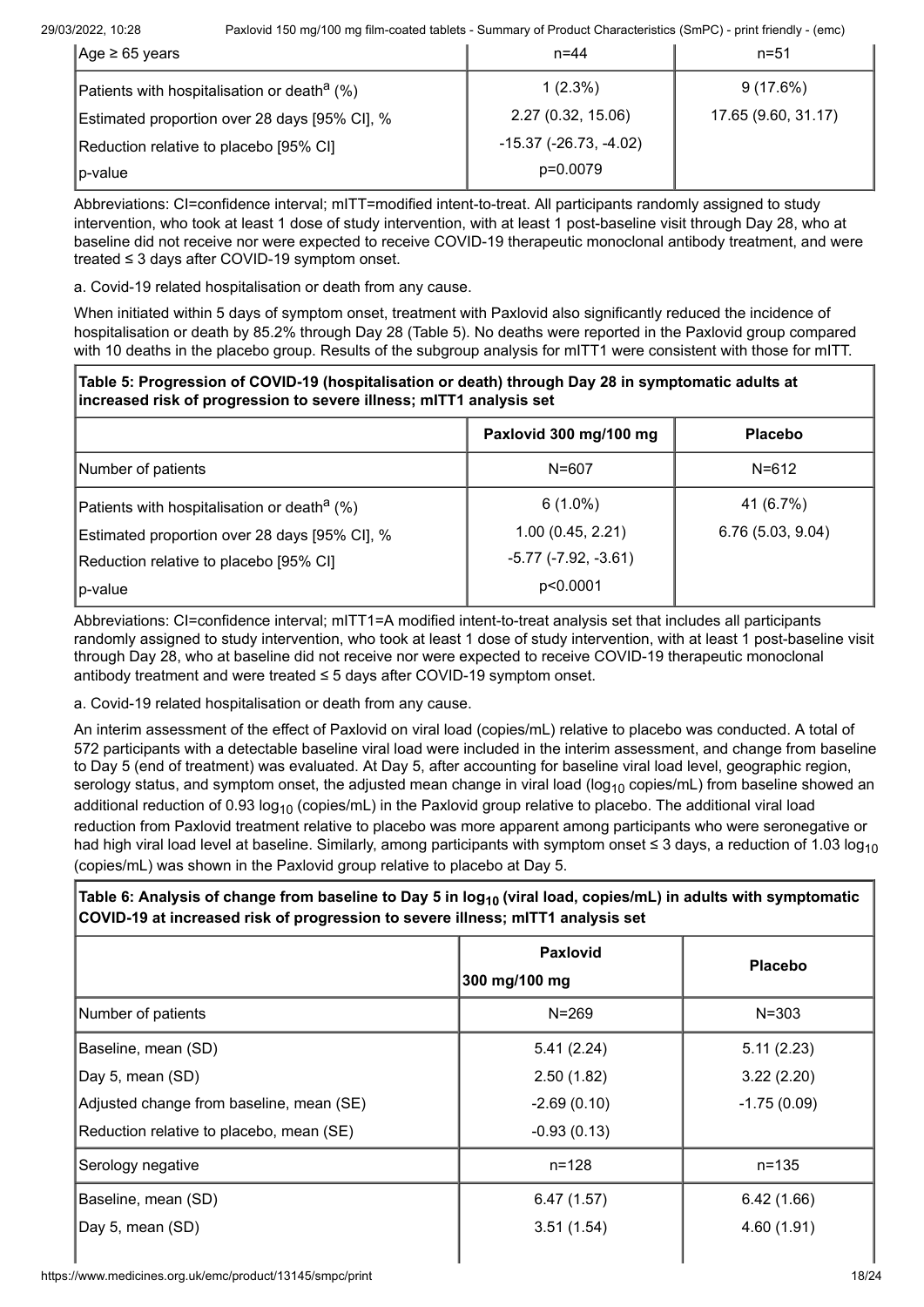| Adjusted change from baseline, mean (SE) | $-3.26(0.21)$ | $-2.12(0.20)$ |
|------------------------------------------|---------------|---------------|
| Reduction relative to placebo, mean (SE) | $-1.15(0.20)$ |               |
| Serology positive                        | $n = 137$     | $n = 160$     |
| Baseline, mean (SD)                      | 4.42(2.34)    | 4.01(2.07)    |
| Day 5, mean (SD)                         | 1.54(1.54)    | 2.15(1.80)    |
| Adjusted change from baseline, mean (SE) | $-2.28(0.14)$ | $-1.51(0.13)$ |
| Reduction relative to placebo, mean (SE) | $-0.77(0.17)$ |               |
| Viral load < 10^7 copies/mL              | $n = 183$     | $n = 228$     |
| Baseline, mean (SD)                      | 4.26 (1.76)   | 4.20 (1.78)   |
| Day 5, mean (SD)                         | 1.82(1.56)    | 2.51(1.94)    |
| Adjusted change from baseline, mean (SE) | $-2.04(0.12)$ | $-1.25(0.11)$ |
| Reduction relative to placebo, mean (SE) | $-0.79(0.15)$ |               |
| Viral load ≥ 10^7 copies/mL              | $n=86$        | $n=75$        |
| Baseline, mean (SD)                      | 7.85(0.52)    | 7.86(0.57)    |
| Day 5, mean (SD)                         | 3.98(1.43)    | 5.30(1.50)    |
| Adjusted change from baseline, mean (SE) | $-4.41(0.27)$ | $-3.01(0.27)$ |
| Reduction relative to placebo, mean (SE) | $-1.40(0.24)$ |               |
| Time from symptom onset to randomisation | $n = 179$     | $n = 201$     |
| $\leq$ 3 days (mITT)                     |               |               |
| Baseline, mean (SD)                      | 5.73(2.25)    | 5.46(2.24)    |
| Day 5, mean (SD)                         | 2.61(1.90)    | 3.45(2.33)    |
| Adjusted change from baseline, mean (SE) | $-2.99(0.12)$ | $-1.96(0.12)$ |
| Reduction relative to placebo, mean (SE) | $-1.03(0.16)$ |               |

Abbreviations: mITT=modified intent-to-treat. All participants randomly assigned to study intervention, who took at least 1 dose of study intervention, with at least 1 post-baseline visit through Day 28, who at baseline did not receive nor were expected to receive COVID-19 therapeutic monoclonal antibody treatment, and were treated ≤ 3 days after COVID-19 symptom onset; mITT1=A modified intent-to-treat analysis set that includes all participants randomly assigned to study intervention, who took at least 1 dose of study intervention, with at least 1 post-baseline visit through Day 28, who at baseline did not receive nor were expected to receive COVID-19 therapeutic monoclonal antibody treatment, and were treated ≤ 5 days after COVID-19 symptom onset; SD=standard deviation; SE=standard error.

This medicinal product has been authorised under a so-called 'conditional approval' scheme. This means that further evidence on this medicinal product is awaited. The Agency will review new information on this medicinal product at least every year and this SmPC will be updated as necessary.

# Paediatric population

The Agency has deferred the obligation to submit the results of studies with Paxlovid in one or more subsets of the paediatric population in the treatment of coronavirus disease 2019 (COVID-19) (see section 4.2 for information on paediatric use).

# **5.2 Pharmacokinetic properties**

The pharmacokinetics of nirmatrelvir/ritonavir have been studied in healthy participants.

Ritonavir is administered with nirmatrelvir as a pharmacokinetic enhancer resulting in higher systemic concentrations of nirmatrelvir. In healthy participants in the fasted state, the mean half-life ( $t_{1/2}$ ) of a single dose of 150 mg nirmatrelvir administered alone was approximately 2 hours compared to 7 hours after administration of a single dose of 250 mg/100 mg nirmatrelvir/ritonavir thereby supporting a twice-daily administration regimen.

Upon administration of single dose of nirmatrelvir/ritonavir 250 mg/100 mg to healthy participants in the fasted state, the geometric mean (CV%) maximum concentration (C<sub>max</sub>) and area under the plasma concentration-time curve from 0 to the time of last measurement (AUC<sub>last</sub>) was 2.88 ug/mL (25%) and 27.6 ug\*hr/mL (13%), respectively. Upon repeat-dose of nirmatrelvir/ritonavir 75 mg/100 mg, 250 mg/100 mg, and 500 mg/100 mg administered twice daily, the increase in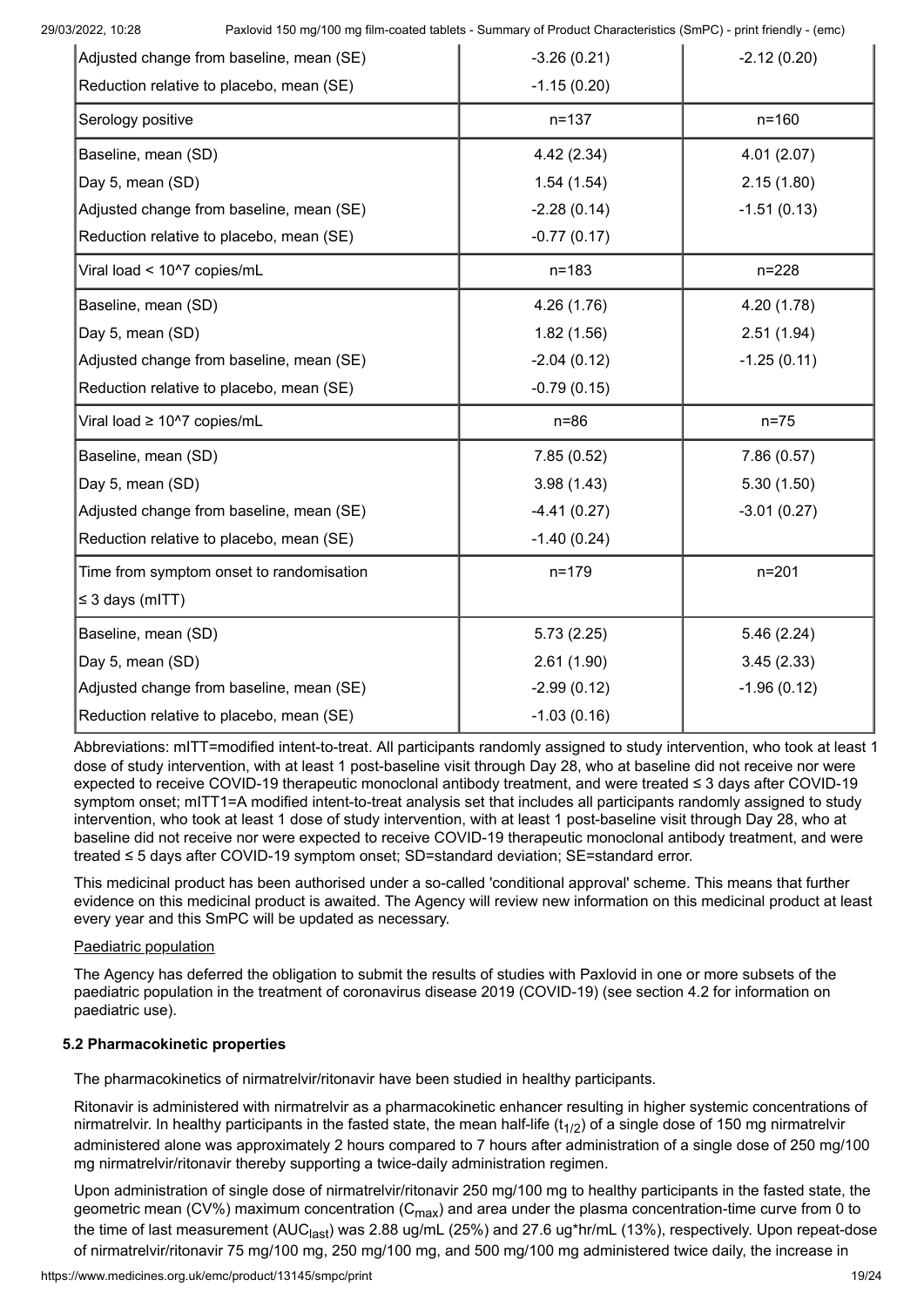systemic exposure at steady-state appears to be less than dose proportional. Multiple dosing over 10 days achieved steady-state on Day 2 with approximately 2-fold accumulation. Systemic exposures on Day 5 were similar to Day 10 across all doses.

### **Absorption**

Following oral administration of nirmatrelvir/ritonavir 300 mg/100 mg after a single dose, the geometric mean nirmatrelvir (CV%) C<sub>max</sub> and area under the plasma concentration-time curve from 0 to infinity (AUC<sub>inf</sub>) at steady-state was 2.21 µg/mL (33) and 23.01 µg\*hr/mL (23), respectively. The median (range) time to C<sub>max</sub> (T<sub>max</sub>) was 3.00 hrs (1.02-6.00). The arithmetic mean (+SD) terminal elimination half-life was 6.1 (1.8) hours.

Following oral administration of nirmatrelvir/ritonavir 300 mg/100 mg after a single dose, the geometric mean ritonavir (CV%) C<sub>max</sub> and AUC<sub>inf</sub> was 0.36 μg/mL (46) and 3.60 μg\*hr/mL (47), respectively. The median (range) time to C<sub>max</sub> (T<sub>max</sub>) was 3.98 hrs (1.48-4.20). The arithmetic mean (+SD) terminal elimination half-life was 6.1 (2.2) hours.

# *Effect of food on oral absorption*

Dosing with a high fat meal modestly increased the exposure of nirmatrelvir (approximately 15% increase in mean C<sub>max</sub> and 1.6% increase in mean AUC<sub>last</sub>) relative to fasting conditions following administration of a suspension formulation of nirmatrelvir coadministered with ritonavir tablets.

### Distribution

The protein binding of nirmatrelvir in human plasma is approximately 69%.

The protein binding of ritonavir in human plasma is approximately 98-99%.

### Biotransformation

In vitro studies assessing nirmatrelvir without concomitant ritonavir suggest that nirmatrelvir is primarily metabolised by CYP3A4. Nirmatrelvir does not reversibly inhibit CYP2D6, CYP2C9, CYP2C19, CYP2C8, or CYP1A2 in vitro at clinically relevant concentrations. In vitro study results showed nirmatrelvir may be inducer of CYP3A4, CYP2B6, CYP2C8, and CYP2C9. The clinical relevance is unknown. Based on in vitro data, nirmatrelvir has a low potential to inhibit BCRP, MATE2K, OAT1, OAT3, OATP1B3 and OCT2. There is a potential for nirmatrelvir to inhibit MDR1, MATE1, OCT1 and OATP1B1 at clinically relevant concentrations. Administration of nirmatrelvir with ritonavir inhibits the metabolism of nirmatrelvir. In plasma, the only drug-related entity observed was unchanged nirmatrelvir. Minor oxidative metabolites were observed in the faeces and urine.

*In vitro* studies utilising human liver microsomes have demonstrated that cytochrome P450 3A (CYP3A) is the major isoform involved in ritonavir metabolism, although CYP2D6 also contributes to the formation of oxidation metabolite M–2.

Low doses of ritonavir have shown profound effects on the pharmacokinetics of other protease inhibitors (and other products metabolised by CYP3A4) and other protease inhibitors may influence the pharmacokinetics of ritonavir.

Ritonavir has a high affinity for several cytochrome P450 (CYP) isoforms and may inhibit oxidation with the following ranked order: CYP3A4 > CYP2D6. Ritonavir also has a high affinity for P-glycoprotein (P-gp) and may inhibit this transporter. Ritonavir may induce glucuronidation and oxidation by CYP1A2, CYP2C8, CYP2C9 and CYP2C19 thereby increasing the biotransformation of some medicinal products metabolised by these pathways and may result in decreased systemic exposure to such medicinal products, which could decrease or shorten their therapeutic effect.

### Elimination

The primary route of elimination of nirmatrelvir when administered with ritonavir was renal excretion of intact drug. Approximately 49.6% and 35.3% of the administered dose of nirmatrelvir 300 mg was recovered in urine and faeces, respectively. Nirmatrelvir was the predominant drug-related entity with small amounts of metabolites arising from hydrolysis reactions in excreta. In plasma, the only drug-related entity quantifiable was unchanged nirmatrelvir.

Human studies with radiolabelled ritonavir demonstrated that the elimination of ritonavir was primarily via the hepatobiliary system; approximately 86% of radiolabel was recovered from stool, part of which is expected to be unabsorbed ritonavir*.*

### Specific populations

The pharmacokinetics of nirmatrelvir/ritonavir based on age and gender have not been evaluated.

### *Racial or ethnic groups*

Systemic exposure in Japanese participants was numerically lower but not clinically meaningfully different than those in Western participants.

# *Patients with renal impairment*

Compared to healthy controls with no renal impairment, the C<sub>max</sub> and AUC of nirmatrelvir in patients with mild renal impairment was 30% and 24% higher, in patients with moderate renal impairment was 38% and 87% higher, and in patients with severe renal impairment was 48% and 204% higher, respectively.

### *Patients with hepatic impairment*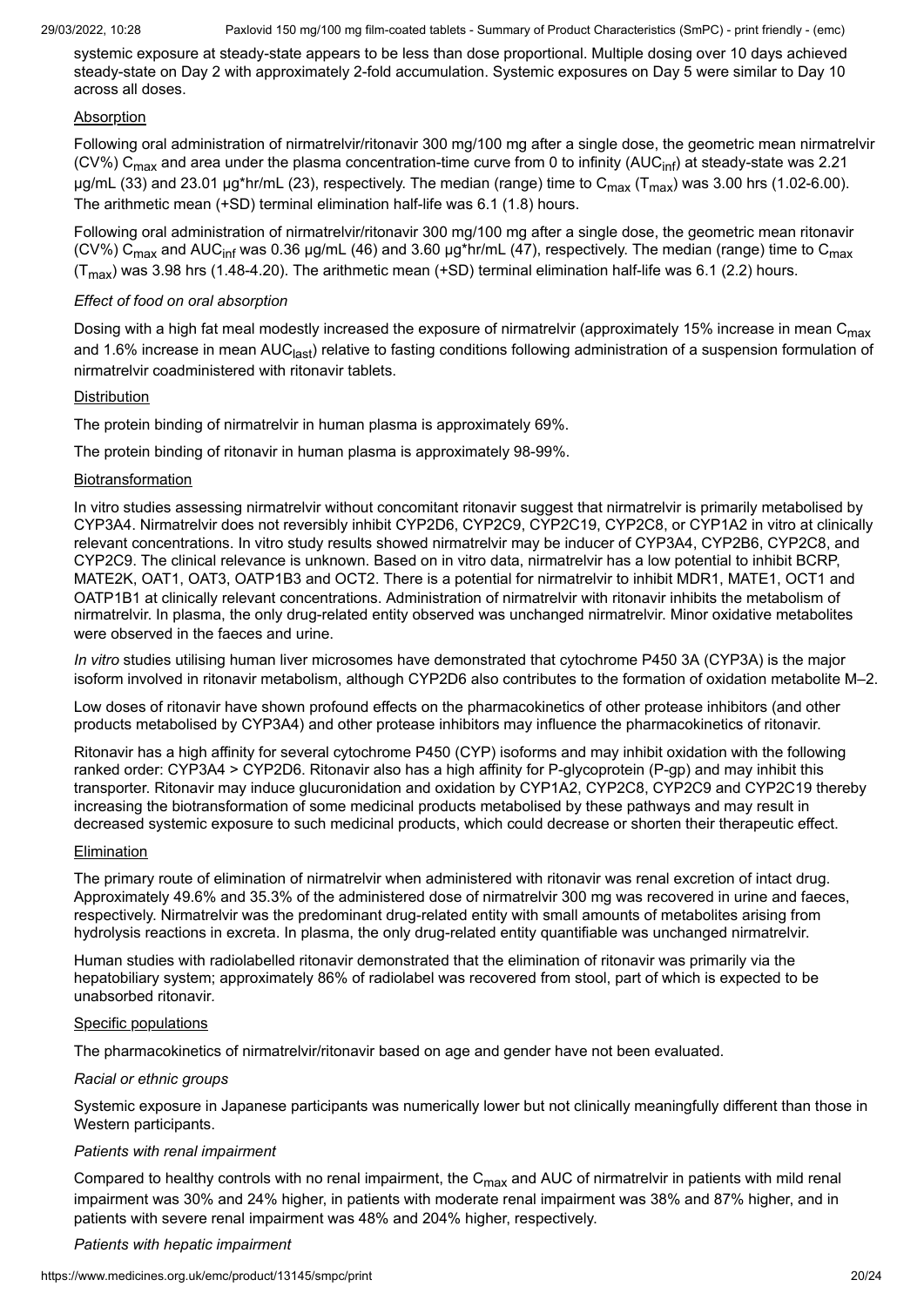Compared to healthy controls with no hepatic impairment, the pharmacokinetics of nirmatrelvir in subjects with moderate hepatic impairment was not significantly different.

#### Interaction studies conducted with nirmatrelvir/ritonavir

CYP3A4 was the major contributor to the oxidative metabolism of nirmatrelvir, when nirmatrelvir was tested alone in human liver microsomes. Ritonavir is an inhibitor of CYP3A and increases plasma concentrations of nirmatrelvir and other drugs that are primarily metabolised by CYP3A. Despite being coadministered with ritonavir as a pharmacokinetic enhancer, there is potential for strong inhibitors and inducers to alter the pharmacokinetics of nirmatrelvir.

The effects of coadministration of Paxlovid with itraconazole (CYP3A inhibitor) and carbamazepine (CYP3A inducer) on the nirmatrelvir AUC and C<sub>max</sub> are summarised in Table 7 (effect of other medicinal products on nirmatrelvir).

# **Table 7: Interactions with other medicinal products: pharmacokinetic parameters for nirmatrelvir in the presence of the coadministered medicinal products**

| Coadministered<br>medicinal product |                                     | Dose (schedule)<br>N                     |    | Ratio (in combination with<br>coadministered medicinal<br>product/alone) of nirmatrelvir<br>pharmacokinetic parameters<br>(90% CI);<br>no effect=100 |                              |
|-------------------------------------|-------------------------------------|------------------------------------------|----|------------------------------------------------------------------------------------------------------------------------------------------------------|------------------------------|
|                                     | Coadministered<br>medicinal product | nirmatrelvir/<br>ritonavir               |    | $c_{\text{max}}$                                                                                                                                     | AUC <sup>a</sup>             |
| carbamazepine <sup>b</sup>          | 300 mg twice daily<br>$(16$ doses)  | 300 mg/100 mg twice daily<br>$(5$ doses) | 9  | 56.82 (47.04, 68.62)                                                                                                                                 | 44.50<br>(33.77, )<br>58.65) |
| ∣itraconazole                       | 200 mg once daily<br>$(8$ doses)    | 300 mg/100 mg twice daily<br>$(5$ doses) | 11 | 118.57 (112.50,<br>124.97)                                                                                                                           | 138.82<br>(129.25,<br>149.11 |

Abbreviations: AUC=area under the plasma concentration-time curve; CI=confidence interval; C<sub>max</sub>=maximum plasma concentrations.

a. For carbamazepine, AUC=AUC<sub>inf</sub>, for itraconazole, AUC=AUC<sub>tau</sub>.

b. Carbamazepine titrated up to 300 mg twice daily on Day 8 through Day 15 (e.g., 100 mg twice daily on Day 1 through Day 3 and 200 mg twice daily on Day 4 through Day 7).

### **5.3 Preclinical safety data**

### **Toxicology**

Repeat-dose toxicity studies up to 1 month duration of nirmatrelvir in rats and monkeys resulted in no adverse findings.

Repeat-dose toxicity studies of ritonavir in animals identified major target organs as the liver, retina, thyroid gland and kidney. Hepatic changes involved hepatocellular, biliary and phagocytic elements and were accompanied by increases in hepatic enzymes. Hyperplasia of the retinal pigment epithelium and retinal degeneration have been seen in all of the rodent studies conducted with ritonavir, but have not been seen in dogs. Ultrastructural evidence suggests that these retinal changes may be secondary to phospholipidosis. However, clinical trials revealed no evidence of medicinal product-induced ocular changes in humans. All thyroid changes were reversible upon discontinuation of ritonavir. Clinical investigation in humans has revealed no clinically significant alteration in thyroid function tests.

Renal changes including tubular degeneration, chronic inflammation and proteinurea were noted in rats and are felt to be attributable to species-specific spontaneous disease. Furthermore, no clinically significant renal abnormalities were noted in clinical trials.

### **Carcinogenesis**

Paxlovid has not been evaluated for the potential to cause carcinogenicity.

Nirmatrelvir has not been evaluated for the potential to cause carcinogenicity.

Long-term carcinogenicity studies of ritonavir in mice and rats revealed tumorigenic potential specific for these species, but are regarded as of no relevance for humans.

#### **Mutagenesis**

Paxlovid has not been evaluated for the potential to cause mutagenicity.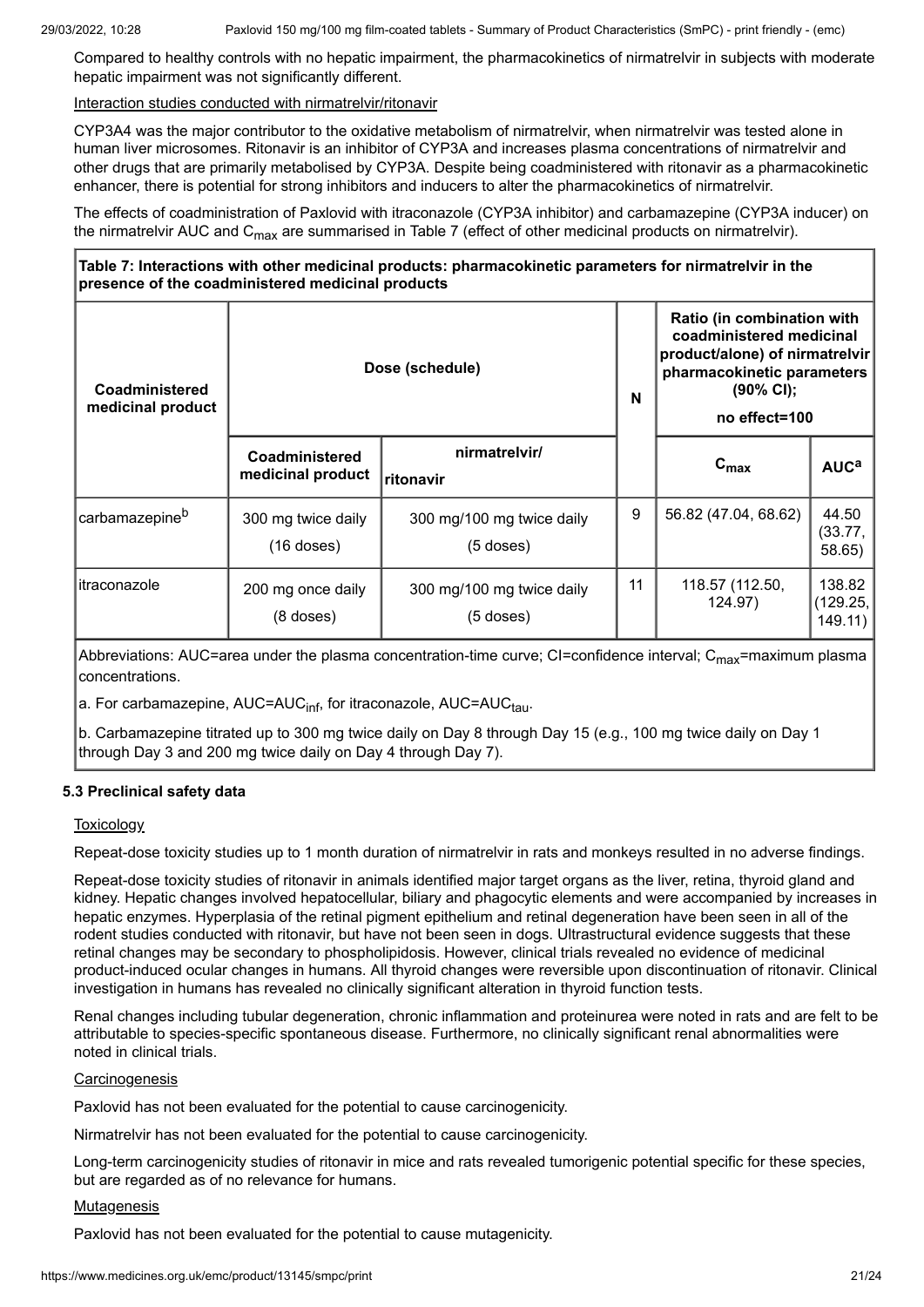Nirmatrelvir was not genotoxic in a battery of assays, including bacterial mutagenicity, chromosome aberration using human lymphoblastoid TK6 cells and *in vivo* rat micronucleus assays.

Ritonavir was found to be negative for mutagenic or clastogenic activity in a battery of *in vitro* and *in vivo* assays including the Ames bacterial reverse mutation assay using *S. typhimurium* and *E. coli*, the mouse lymphoma assay, the mouse micronucleus test and chromosomal aberration assays in human lymphocytes.

#### Reproductive toxicity

#### *Nirmatrelvir*

In a fertility and early embryonic development study, nirmatrelvir was administered to male and female rats by oral gavage at doses of 60, 200, or 1,000 mg/kg/day once daily beginning 14 days prior to mating, throughout the mating phase, and continued through Gestation Day (GD) 6 for females and for a total of 32 doses for males. There were no effects on fertility, reproductive performance, or early embryonic development at doses up to 1,000 mg/kg/day representing 12x/4.3x based on the predicted human  $\textsf{C}_{\textsf{max}}$ /AUC $_{24}$  at a twice-daily dose of 300 mg/100 mg nirmatrelvir/ritonavir.

The potential embryo-foetal toxicity of nirmatrelvir was evaluated in the definitive rat and rabbit studies at doses up to 1,000 mg/kg/day. There was no nirmatrelvir-related effect in any of the parameters in the rat embryo-foetal development (EFD) study up to the highest dose of 1,000 mg/kg/day (exposure margin of 16x/7.8x based on total C<sub>max</sub>/AUC<sub>24</sub> over the predicted human exposures at a dose of 300 mg/100 mg nirmatrelvir/ritonavir twice daily). In the rabbit EFD study, there was no nirmatrelvir-related effect on foetal morphology or embryo-foetal viability up to the highest dose of 1,000 mg/kg/day (exposure margin of 24x/10x based on total C<sub>max</sub>/AUC<sub>24</sub>), however adverse nirmatrelvir-related lower foetal body weights (0.91x control) were observed at 1,000 mg/kg/day in the presence of nonadverse, low magnitude effects on maternal body weight change and food consumption at this dose. Growth delay is likely reversible following cessation of exposure in human, and it was not present at the intermediate dose (10x/2.8x C<sub>max</sub>/AUC<sub>24</sub> over the predicted clinical exposure). There were no nirmatrelvir-related severe manifestations of developmental toxicity (malformations and embryo-foetal lethality) at the highest dose tested, 1,000 mg/kg/day.

#### *Ritonavir*

Ritonavir produced no effects on fertility in rats.

Ritonavir was administered orally to pregnant rats (at 0, 15, 35, and 75 mg/kg/day) and rabbits (at 0, 25, 50, and 110 mg/kg/day) during organogenesis (on GD 6 through 17 and 6 through 19, respectively). No evidence of teratogenicity due to ritonavir was observed in rats and rabbits. Increased incidences of early resorptions, ossification delays and developmental variations, as well as decreased foetal body weights were observed in the rat in the presence of maternal toxicity. A slight increase in the incidence of cryptorchidism was also noted in rats (at a maternally toxic dose). In the rabbit, resorptions, decreased litter size and decreased foetal weights were observed in the presence of maternal toxicity. In pre- and post-natal development study in rats, administration 0, 15, 35, and 60 mg/kg/day ritonavir from GD 6 through Post-natal Day 20 resulted in no developmental toxicity.

# **6. Pharmaceutical particulars**

### **6.1 List of excipients**

**Nirmatrelvir** Tablet core: Microcrystalline cellulose Lactose monohydrate Croscarmellose sodium Colloidal silicon dioxide Sodium stearyl fumarate Film-coat: Hypromellose (E464) Titanium dioxide (E171) Macrogol (E1521) Iron oxide red (E172) Ritonavir Tablet core: Copovidone Sorbitan laurate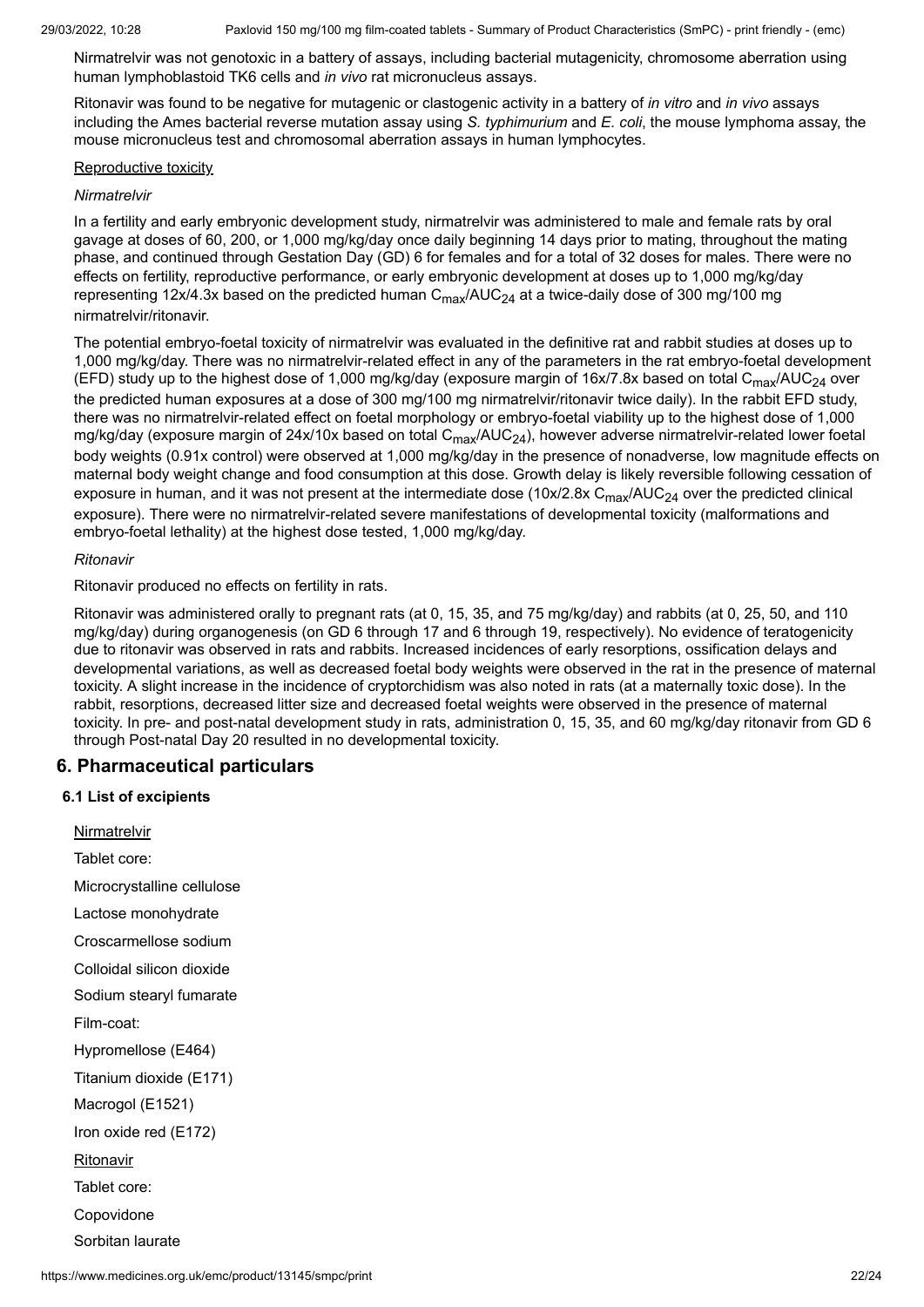Silica colloidal anhydrous (E551) Calcium hydrogen phosphate anhydrous Sodium stearyl fumarate Film-coat: Hypromellose (E464) Titanium dioxide (E171) Macrogol (E1521) Hydroxypropyl cellulose (E463)

Talc (E553b)

Silica colloidal anhydrous (E551)

Polysorbate 80 (E433)

# **6.2 Incompatibilities**

Not applicable.

### **6.3 Shelf life**

1 year.

## **6.4 Special precautions for storage**

Store below 25 °C.

Do not refrigerate or freeze.

# **6.5 Nature and contents of container**

Paxlovid is packaged in cartons containing 5 daily-dose OPA/Al/PVC foil blister cards of 30 tablets.

Each daily blister card contains 4 nirmatrelvir tablets and 2 ritonavir tablets.

### **6.6 Special precautions for disposal and other handling**

No special requirements.

Any unused medicinal product or waste material should be disposed of in accordance with local requirements.

# **7. Marketing authorisation holder**

Pfizer Limited

Ramsgate Road

Sandwich, Kent

CT13 9NJ

United Kingdom

# **8. Marketing authorisation number(s)**

PLGB 00057/1710

# **9. Date of first authorisation/renewal of the authorisation**

Date of first authorisation: 31 December 2021

# **10. Date of revision of the text**

02/2022

Ref: PX 3\_0

# **Company Contact Details**

Pfizer Limited

# **Address**

Ramsgate Road, Sandwich, Kent, CT13 9NJ

**Medical Information Direct Line**

**Telephone** +44 (0)1304 616 161

**Medical Information Website**